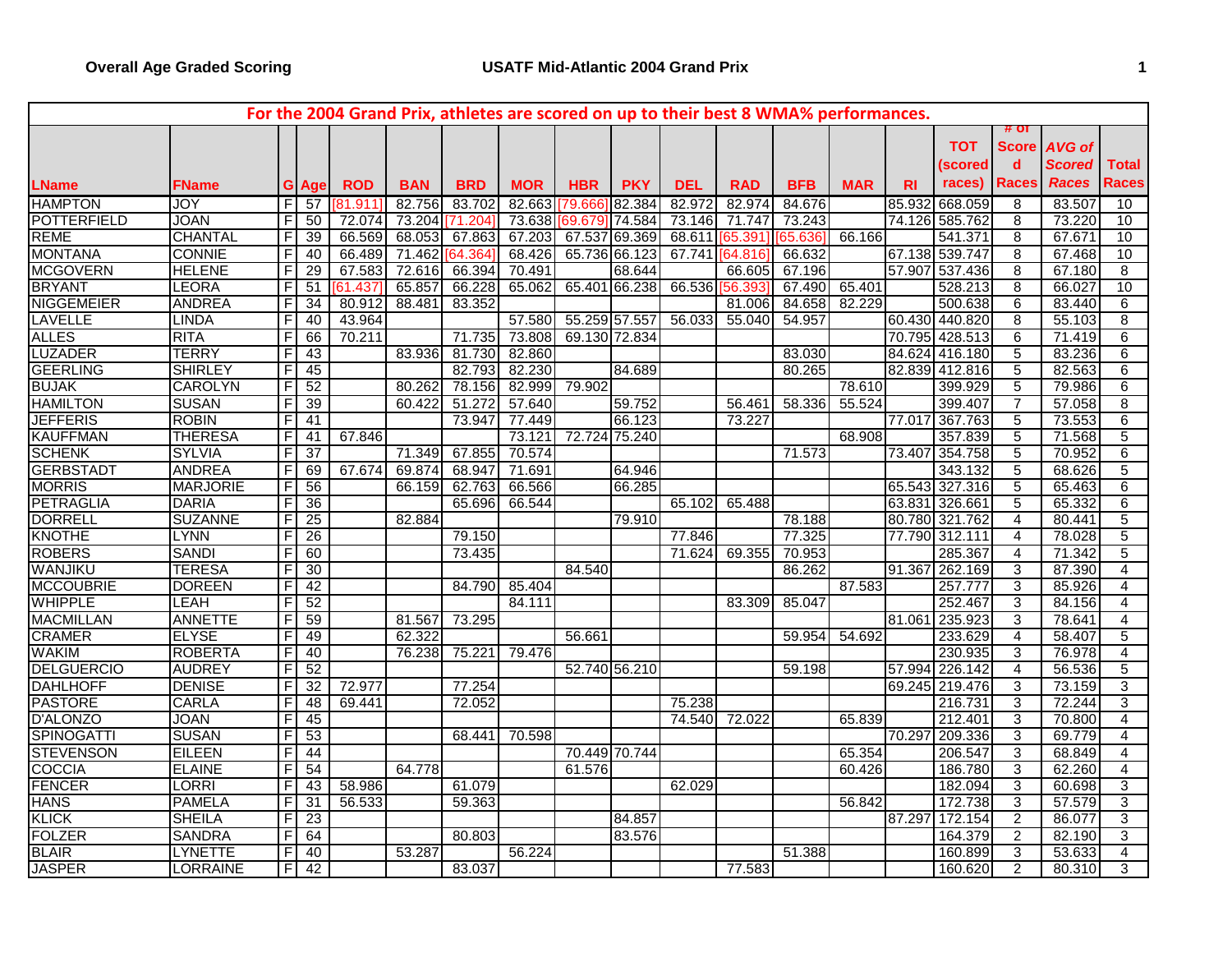| <b>GOMEZ</b>        | <b>ELENA</b>     |                | $F$ 27          |        | 81.222 | 77.494 |        |        |        |        |        |        |        | 158.716        | $\overline{2}$ | 79.358 | 3              |
|---------------------|------------------|----------------|-----------------|--------|--------|--------|--------|--------|--------|--------|--------|--------|--------|----------------|----------------|--------|----------------|
| <b>JENKINS</b>      | <b>GLORIA</b>    | F              | 66              |        |        | 76.816 | 79.029 |        |        |        |        |        |        | 155.845        | $\overline{2}$ | 77.923 | 3              |
| <b>MATTHEWS</b>     | <b>MARY</b>      | F              | 44              |        |        | 74.826 |        |        |        | 74.665 |        |        |        | 149.491        | $\overline{2}$ | 74.746 | 3              |
| <b>FONSHELL</b>     | <b>KATE</b>      | F              | 34              |        | 83.193 | 65.125 |        |        |        |        |        |        |        | 148.318        | $\overline{2}$ | 74.159 | 3              |
| <b>JORDAN</b>       | <b>PATTI</b>     | F              | 44              | 72.488 |        | 74.516 |        |        |        |        |        |        |        | 147.004        | $\overline{a}$ | 73.502 | $\overline{2}$ |
| <b>BITTLES</b>      | <b>MARY BETH</b> | F              | $\overline{41}$ |        | 74.700 | 69.116 |        |        |        |        |        |        |        | 143.816        | $\overline{2}$ | 71.908 | $\overline{3}$ |
| <b>BARRETT</b>      | <b>SUSAN</b>     | F.             | 46              |        |        | 69.909 |        |        |        |        |        |        |        | 71.479 141.388 | $\overline{c}$ | 70.694 | 3              |
| <b>WARSING</b>      | <b>ANN</b>       | F              | 62              |        |        | 68.468 | 70.033 |        |        |        |        |        |        | 138.501        | $\overline{2}$ | 69.251 | 3              |
| <b>WEBB</b>         | <b>CYNTHIA</b>   | F.             | 49              | 67.652 |        | 64.886 |        |        |        |        |        |        |        | 132.538        | $\overline{2}$ | 66.269 | $\overline{2}$ |
| LEVY                | <b>SUSAN</b>     | F              | 63              |        | 59.837 |        |        |        |        |        |        |        |        | 64.609 124.446 | $\overline{c}$ | 62.223 | $\overline{3}$ |
| <b>MCCORQUODALE</b> | <b>CAROLYN</b>   | F.             | 57              |        |        |        |        |        | 56.475 |        |        |        | 57.771 | 114.246        | $\overline{c}$ | 57.123 | 3              |
| <b>HALASEK</b>      | <b>JANET</b>     | F              | 59              |        |        |        |        | 49.270 |        |        | 54.036 |        |        | 103.306        | $\overline{2}$ | 51.653 | $\overline{3}$ |
| <b>TUCKER</b>       | <b>CHRISTINE</b> | F              | 46              | 47.595 | 53.235 |        |        |        |        |        |        |        |        | 100.830        | 2              | 50.415 | $\overline{2}$ |
| <b>NDEREBA</b>      | <b>ANASTASIA</b> | F              | 29              |        |        |        |        | 86.714 |        |        |        |        |        | 86.714         | $\mathbf{1}$   | 86.714 | $\overline{2}$ |
| <b>MAGLICCO</b>     | <b>DAWN</b>      | F              | 33              | 44.210 |        | 40.725 |        |        |        |        |        |        |        | 84.935         | $\overline{2}$ | 42.468 | $\overline{2}$ |
| <b>HAMILTON</b>     | <b>LISAH</b>     | F              | 32              |        |        |        |        | 84.033 |        |        |        |        |        | 84.033         | 1              | 84.033 | $\overline{2}$ |
| <b>RECCEK</b>       | <b>KRISTIN</b>   | F              | 26              |        |        | 82.503 |        |        |        |        |        |        |        | 82.503         | $\overline{1}$ | 82.503 | $\overline{2}$ |
| <b>TAYLOR</b>       | <b>KASIA</b>     | F              | 12              |        |        |        |        |        |        |        |        |        | 82.264 | 82.264         | 1              | 82.264 | $\overline{2}$ |
| <b>KUKICH</b>       | <b>DIANE</b>     | F              | 52              |        | 81.519 |        |        |        |        |        |        |        |        | 81.519         | -1             | 81.519 | $\overline{2}$ |
| <b>SIMPSON</b>      | <b>BIANCA</b>    | F              | 28              |        | 81.519 |        |        |        |        |        |        |        |        | 81.519         | 1              | 81.519 | $\overline{2}$ |
| <b>PERRI</b>        | <b>VICTORIA</b>  | F              | 12              |        |        |        |        |        |        |        |        |        | 81.116 | 81.116         | -1             | 81.116 | $\overline{2}$ |
| <b>TIERNEY</b>      | <b>ANN</b>       | F              | 40              |        |        | 80.852 |        |        |        |        |        |        |        | 80.852         | 1              | 80.852 | $\overline{2}$ |
| <b>FLINT</b>        | <b>JENNIFER</b>  | F              | 34              |        |        | 79.655 |        |        |        |        |        |        |        | 79.655         | $\mathbf{1}$   | 79.655 | $\overline{2}$ |
| NOTARO-BOOTHBY      | <b>JOANNE</b>    | F              | 39              |        | 78.898 |        |        |        |        |        |        |        |        | 78.898         | 1              | 78.898 | $\overline{2}$ |
| <b>CAULLER</b>      | <b>VICKI</b>     | F              | 32              |        |        |        |        |        |        | 78.814 |        |        |        | 78.814         | $\mathbf{1}$   | 78.814 | $\overline{2}$ |
| <b>SADDIC</b>       | <b>KIMBERLY</b>  | F              | 34              |        |        | 78.714 |        |        |        |        |        |        |        | 78.714         | 1              | 78.714 | $\overline{2}$ |
| <b>BATZ</b>         | <b>CRICKET</b>   | $\overline{F}$ | 40              |        |        |        |        |        |        |        | 78.643 |        |        | 78.643         | $\mathbf 1$    | 78.643 | $\overline{2}$ |
| <b>JAICK</b>        | <b>KIMBERLY</b>  | F              | 24              |        |        | 78.344 |        |        |        |        |        |        |        | 78.344         | 1              | 78.344 | $\overline{2}$ |
| <b>DIPANGRAZIO</b>  | <b>DENISE</b>    | F              | 47              |        |        | 77.620 |        |        |        |        |        |        |        | 77.620         | $\mathbf{1}$   | 77.620 | $\overline{2}$ |
| <b>JACOBS</b>       | <b>JALEECA</b>   | F              | 16              |        |        |        |        |        |        |        |        |        | 77.470 | 77.470         | 1              | 77.470 | $\overline{2}$ |
| <b>ALTIERI</b>      | <b>BRIA</b>      | F              | 12              |        | 77.259 |        |        |        |        |        |        |        |        | 77.259         | $\mathbf 1$    | 77.259 | $\overline{2}$ |
| <b>SCHWEIGER</b>    | <b>CATHY</b>     | F              | 56              |        |        | 76.105 |        |        |        |        |        |        |        | 76.105         | 1              | 76.105 | $\overline{2}$ |
| <b>HOEY</b>         | <b>MARGARET</b>  | F              | 64              |        |        |        |        |        | 75.667 |        |        |        |        | 75.667         | $\mathbf 1$    | 75.667 | $\overline{2}$ |
| <b>JACOBS</b>       | <b>JASMINE</b>   | F              | 16              |        |        |        |        |        |        |        |        |        | 75.454 | 75.454         | 1              | 75.454 | $\overline{2}$ |
| <b>BAILEY</b>       | <b>SHERECE</b>   | F              | 14              |        |        |        |        |        |        |        |        |        | 74.893 | 74.893         | 1              | 74.893 | $\overline{2}$ |
| <b>ROSENBACH</b>    | <b>KARA</b>      | F              | 25              |        |        | 73.903 |        |        |        |        |        |        |        | 73.903         | $\overline{1}$ | 73.903 | $\overline{2}$ |
| <b>WATTS</b>        | <b>SUZANNE</b>   | F              | 41              |        |        | 73.240 |        |        |        |        |        |        |        | 73.240         | $\overline{1}$ | 73.240 | $\overline{2}$ |
| <b>GORKA</b>        | <b>BARBARA</b>   | F              | 41              |        |        | 72.513 |        |        |        |        |        |        |        | 72.513         | 1              | 72.513 | $\overline{2}$ |
| <b>BRILL</b>        | <b>DEIRDRE</b>   | $\overline{F}$ | $\overline{26}$ |        | 71.429 |        |        |        |        |        |        |        |        | 71.429         | 1              | 71.429 | $\overline{2}$ |
| <b>JONES</b>        | <b>LAVAUGHN</b>  | $\overline{F}$ | 15              |        |        | 68.023 |        |        |        |        |        |        |        | 68.023         | $\mathbf 1$    | 68.023 | $\overline{2}$ |
| <b>LOUISE</b>       | <b>AIMEE</b>     | F.             | 36              |        |        | 67.789 |        |        |        |        |        |        |        | 67.789         | $\mathbf{1}$   | 67.789 | $\overline{2}$ |
| <b>LEIGHTON</b>     | <b>BARBARA</b>   | F              | 59              |        |        | 66.195 |        |        |        |        |        |        |        | 66.195         | 1              | 66.195 | $\overline{2}$ |
| <b>HURREY</b>       | <b>SUSAN</b>     | F.             | $\overline{37}$ |        |        |        |        |        | 65.620 |        |        |        |        | 65.620         | -1             | 65.620 | $\overline{2}$ |
| <b>EVANS</b>        | <b>ELLEN</b>     | F              | 45              |        |        | 64.783 |        |        |        |        |        |        |        | 64.783         | $\mathbf{1}$   | 64.783 | $\overline{2}$ |
| <b>SCHMUCKLER</b>   | <b>MARGARET</b>  | F              | 67              |        |        | 63.526 |        |        |        |        |        |        |        | 63.526         | -1             | 63.526 | $\overline{2}$ |
| <b>SEMANYK</b>      | <b>HEATHER</b>   | $\overline{F}$ | 34              |        |        |        |        |        |        |        |        | 62.070 |        | 62.070         | 1              | 62.070 | $\overline{2}$ |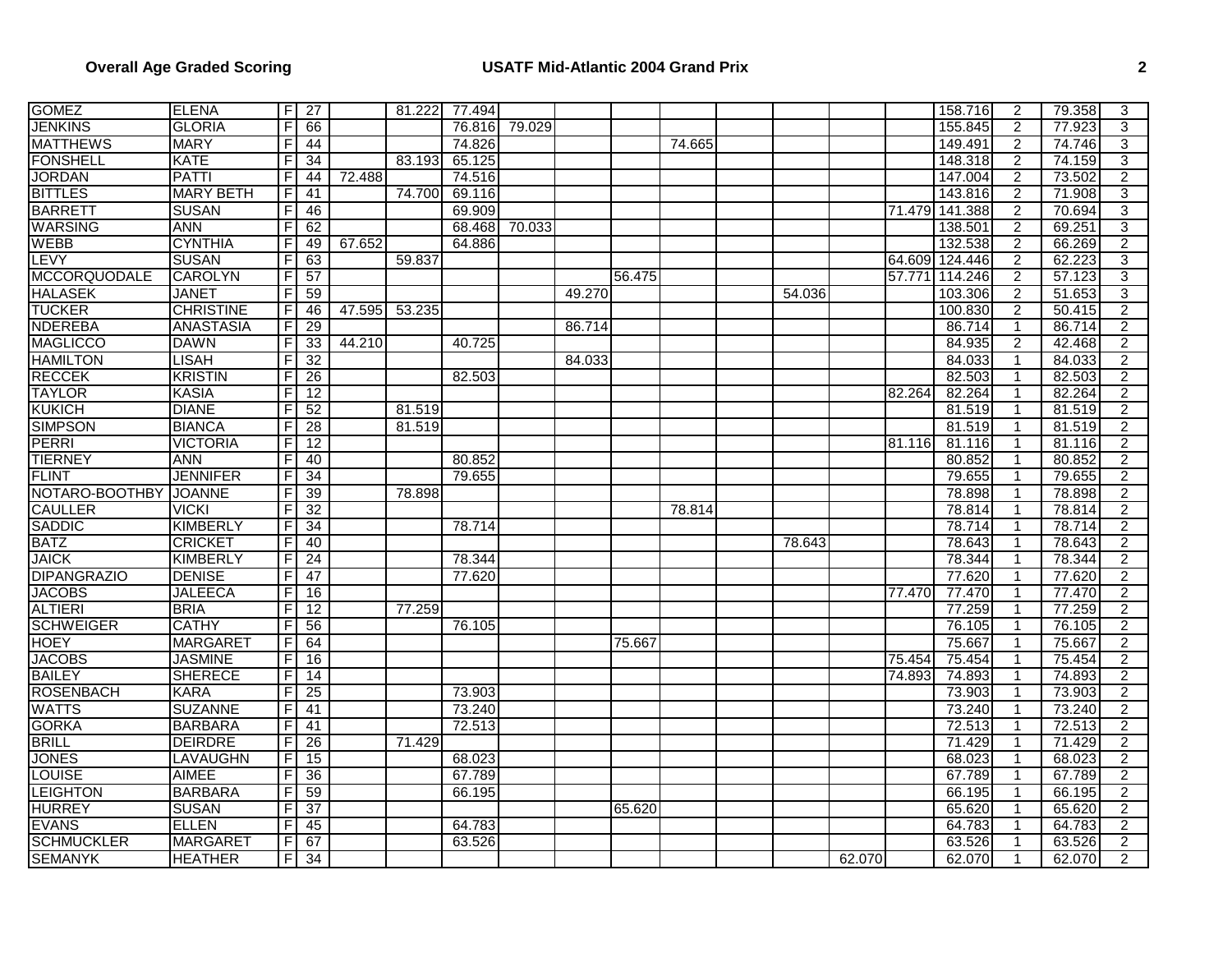## **Overall Age Graded Scoring USATF Mid-Atlantic 2004 Grand Prix 3**

| <b>GROSSMAN</b> | <b>JANET</b>   | 54 |  | 61.689 |        |  |        |  | 61.689 | 61.689 |  |
|-----------------|----------------|----|--|--------|--------|--|--------|--|--------|--------|--|
| SAHL            | <b>ANDREA</b>  | 32 |  | 58.804 |        |  |        |  | 58.804 | 58.804 |  |
| <b>BERGMANN</b> | <b>SARAH</b>   | 21 |  |        | 58.391 |  |        |  | 58.391 | 58.391 |  |
| <b>GORDON</b>   | <b>ANGELA</b>  | 40 |  |        |        |  | 55.937 |  | 55.937 | 55.937 |  |
| <b>RUBERTI</b>  | <b>DONNA</b>   | 45 |  | 54.242 |        |  |        |  | 54.242 | 54.242 |  |
| <b>SIMMERS</b>  | <b>SHIRLEY</b> | 75 |  | 51.371 |        |  |        |  | 51.371 | 51.371 |  |
| FULLER          | <b>REGINA</b>  | 51 |  | 46.561 |        |  |        |  | 46.561 | 46.561 |  |
| <b>WOODLAND</b> | <b>MARIE</b>   | 34 |  | 44.688 |        |  |        |  | 44.688 | 44.688 |  |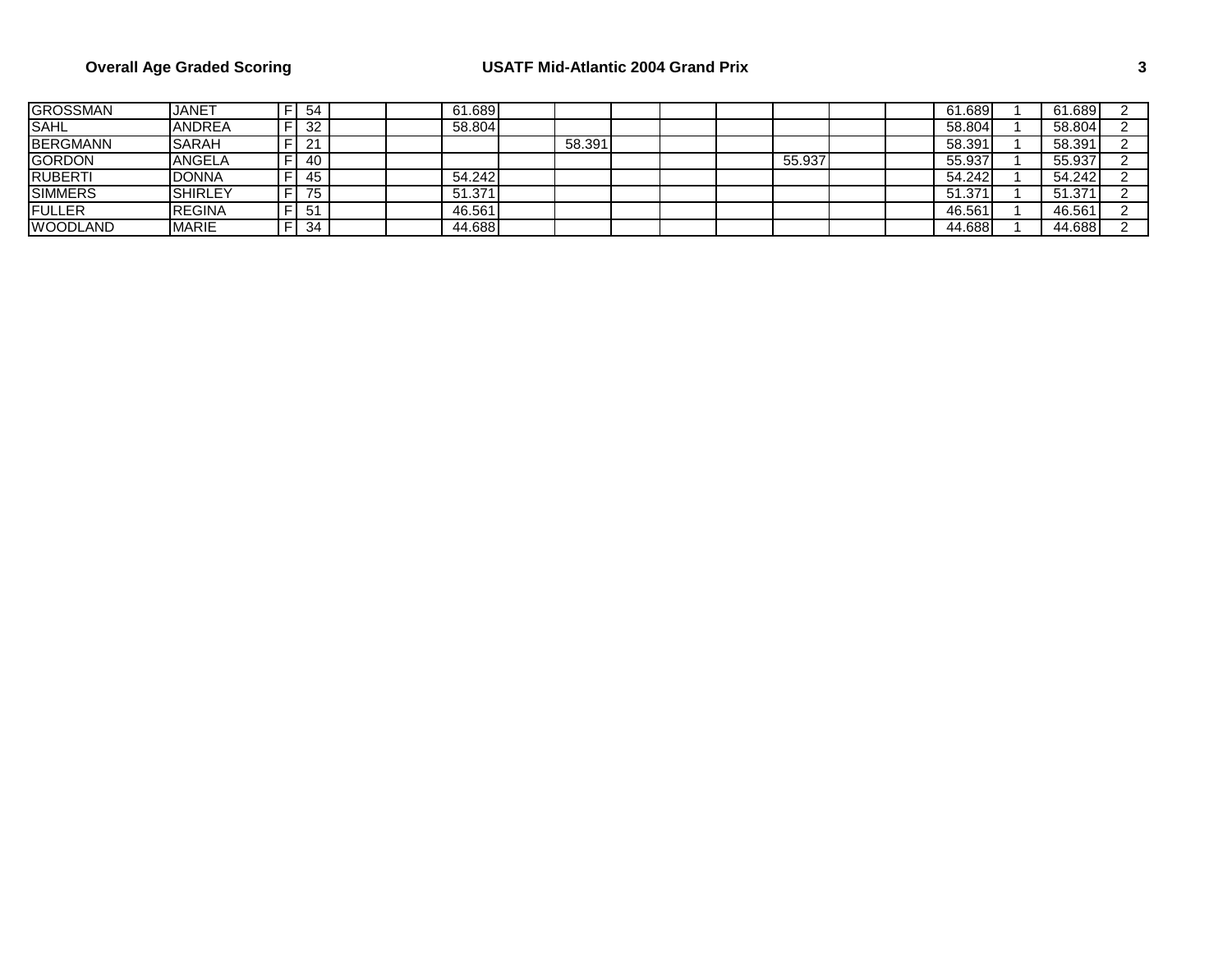| тот<br>Score<br>AVG of<br>$\mathbf d$<br>Scored<br><b>Total</b><br>(scored<br><b>Races</b><br><b>Races</b><br>Races<br>races)<br><b>BRD</b><br><b>PKY</b><br><b>DEL</b><br><b>RAD</b><br><b>BFB</b><br><b>LName</b><br><b>ROD</b><br><b>BAN</b><br><b>MOR</b><br><b>HBR</b><br><b>MAR</b><br><b>RI</b><br>FName<br><b>G</b> Age<br><b>FLANAGAN</b><br><b>JIM</b><br>84.793<br>82.893<br>84.306<br>82.507 86.417<br>85.151<br>82.505<br>83.392<br>671.964<br>8<br>83.996<br>10<br>м<br>66<br>80.749<br>[77.337]<br><b>RICHARD</b><br>85.638<br>80.825<br>M<br>59<br>82.019<br>80.941 84.481<br>81.127<br>82.513<br>81.809 659.353<br>8<br>82.419<br>10<br>77.092<br>77.865<br><b>TAGGART</b><br><b>ROBERT</b><br>63<br>81.709<br>83.501<br>82.440<br>83.831<br>82.430 656.750<br>8<br>82.094<br>8<br>80.039 81.654<br>81.146<br>м<br><b>HERB</b><br><b>TOWNSEND</b><br>65<br>79.015 78.577<br>79.420<br>78.376<br>81.269 81.300<br>85.521<br>80.000<br>83.949<br>83.259 653.733<br>8<br>81.717<br>10<br>М<br><b>GREEN JR</b><br><b>NORMAN</b><br>71<br>78.970<br>81.020<br>81.016 81.083<br>83.043<br>79.043<br>82.020<br>82.823 649.018<br>8<br>81.127<br>10<br>М<br>77.309<br><b>DAVID</b><br>79.335<br>79.580 82.075<br>81.321<br>83.033 646.113<br>8<br>80.764<br><b>JAMES</b><br>M<br>52<br>80.608<br>78.728<br>81.433<br>9<br>77.690<br><b>SETH</b><br>54<br>80.847<br>8<br>77.979<br>9<br><b>BERGMANN</b><br>61.511<br>81.291<br>81.481 81.157<br>80.764<br>80.823<br>75.954 623.828<br>м<br><b>TERRY</b><br>72.290<br>72.893<br>72.057<br>9<br>34<br>71.026<br>69.644 74.004<br>71.614II<br>73.178 576.706<br>8<br>72.088<br>69.603/<br>м<br>73.724<br>10<br><b>JOHNSON</b><br>JEMAL<br>34<br>72.388<br>73.094<br>71.802 73.253<br>71.676<br>69.198<br>71.297<br>[62.599]<br>576.432<br>8<br>72.054<br>68.748<br>м<br>72.630<br><b>HAMILTON</b><br><b>BRANDON</b><br>36<br>73.821<br>76.301<br>73.187<br>68.810<br>70.675<br>574.686<br>8<br>71.836<br>8<br>M<br>70.463<br>68.799<br><b>MCCORQUODALE</b><br>59<br>68.797<br>69.720<br>68.254 71.938<br>70.779<br>69.114<br>8<br>10<br><b>DAVID</b><br>M<br>66.800<br>70.330<br>555.732<br>69.467<br>66.653<br>[63.010]<br><b>GARDNER</b><br><b>RICHARD</b><br>м<br>56<br>68.251<br>72.124<br>69.423<br>71.242<br>69.027<br>69.294<br>555.585<br>8<br>69.448<br>10<br>69.963<br>66.26<br>63.628<br>61.758<br>PATRICK<br>73<br>66.365<br>69.517<br>69.612<br>72.400 65.069 67.347<br>67.002<br>67.074<br>69.277 548.594<br>8<br>68.574<br>10<br>м<br>64.654<br><b>YERMISH</b><br><b>IRA</b><br>67.736<br>70.384<br>67.763<br>68.597<br>67.396<br>8<br>M<br>56<br>66.133 68.433<br>67.692 544.134<br>68.017<br>8<br>67.975<br>67.758 60.834<br><b>RORY</b><br>55<br>65.596<br>69.118<br>66.089<br>8<br><b>MCMANUS</b><br>M<br>67.493<br>64.634 68.475<br>537.138<br>67.142<br>10<br>63.35′<br><b>DEAN</b><br>63.947<br>8<br><b>COFFIN</b><br>40<br>65.451<br>66.803<br>65.923<br>66.089<br>67.022<br>66.332<br>66.187 527.754<br>65.969<br>10<br>63.203<br>61.777<br><b>CARTWRIGHT</b><br><b>STEPHEN</b><br>51<br>79.255<br>74.050<br>76.693<br>78.010<br>75.408<br>74.427<br>66.969<br>$\overline{7}$<br>74.973<br>8<br>524.812<br>м<br><b>WANGLEE</b><br>39<br>58.374<br>60.627<br>60.200 66.639<br>65.356<br>64.374<br>10<br><b>PAUL</b><br>58.231<br>66.484<br>68.496<br>68.814 514.990<br>8<br>м<br><b>SCHULER</b><br>64.069<br>68.339<br>65.047<br>8<br>64.029<br><b>ROBERT</b><br>55<br>61.147<br>56.684163.667<br>58.205<br>61.507<br>64.576<br>63.876 512.228<br>10<br>M<br>76<br>62.808<br><b>HAVLICK</b><br><b>JOSEPH</b><br>M<br>64.637<br>64.415<br>58.280 60.795<br>62.018<br>60.150<br>65.195 498.298<br>8<br>62.287<br>9<br>$\overline{8}$<br>$\overline{9}$<br><b>GAETEN</b><br>45<br>61.324<br>62.889<br>65.028<br>64.243<br>64.619<br>59.923<br>62.341<br>57.915<br>498.282<br>62.285<br>М<br>54.733<br>PHILIP<br>44<br>53.402<br>58.506 63.862<br>8<br>8<br>63.473<br>59.525<br>59.359<br>62.531<br>62.427<br>483.085<br>60.386<br>м<br>43<br>56.825<br>62.481<br>8<br><b>MICHAEL</b><br>59.123<br>60.621<br>58.552 61.131<br>59.668<br>62.016 480.417<br>8<br>60.052<br>М<br><b>DANIEL</b><br>40<br>56.367<br>59.604 63.700<br>60.386<br>61.768<br>54.390<br>8<br>8<br>М<br>64.483<br>59.578<br>480.276<br>60.035<br>58.525<br>39<br>59.254<br>56.987 59.341<br>10<br><b>MUKUND</b><br>М<br>50.931<br>[49.819<br>56.458<br>56.287<br>58.258<br>456.041<br>8<br>57.005<br>149.144<br>$\overline{5}$<br><b>WM LEE</b><br>46<br>79.594<br>79.920<br>77.748 79.795<br>77.697<br>394.754<br>78.951<br>5<br><b>STAN</b><br>45<br>5<br>78.256<br>6<br>79.365<br>77.799<br>79.782<br>78.704<br>75.629<br>391.279<br>м<br><b>JOSEPH</b><br>49<br>6<br>76.459<br>77.857<br>74.675<br>77.502<br>81.545 388.038<br>5<br>77.608<br>80.036<br>5<br><b>JAMES</b><br>51<br>75.144<br>73.103<br>75.969<br>5<br>76.320<br>M<br>77.348<br>381.600<br><b>VINCENT</b><br>52<br>67.975<br>75.631 77.711<br>74.880<br>78.376 <b> </b> 374.573<br>5<br>74.915<br>6<br>М<br>43.452 49.386<br><b>MICHAEL</b><br>$\overline{37}$<br>140.775<br>45.444<br>46.458 [41.509]<br>47.086<br>45.470<br>47.144<br>42.416<br>366.856<br>8<br>45.857<br>10<br>M<br>JOHN<br>59.345<br>62.312<br>59.628<br>63.518 366.784<br>6<br>6<br>46<br>60.974<br>61.007<br>61.131<br>м<br>LEONARD<br>56<br>60.757<br>60.239<br>60.364<br>61.977<br>62.188<br>59.679 365.204<br>6<br>60.867<br>6<br>м<br>45<br>$\overline{5}$<br>6<br><b>BILL</b><br>70.426<br>72.181<br>73.959<br>72.525<br>М<br>73.182<br>72.875 362.623<br><b>TREVOR</b><br>34<br>71.254<br>74.286<br>69.203<br>73.597<br>70.104 358.444<br>71.689<br>5<br>M<br>5<br><b>ROSS</b><br>26<br>88.636<br>87.329<br>86.379<br>86.312 348.656<br>87.164<br>5<br>M<br>$\overline{4}$<br>45<br><b>CHRIS</b><br>87.269<br>85.305<br>82.531<br>$\overline{4}$<br>84.635<br>5<br>83.436<br>338.541<br>м<br><b>STEVE</b><br>39<br>81.092<br>82.851<br>80.493<br>80.481<br>324.917<br>4<br>81.229<br>4<br>59<br>68.230<br>5<br>6<br>FRANK<br>63.136<br>65.717<br>60.158 63.366<br>64.121<br>М<br>320.607<br>49<br>76.994<br>78.333<br>5<br>JOHN<br>79.620<br>78.860<br>77.857<br>313.331<br>4<br>м<br>61.550<br>63.463<br>5<br>$\overline{5}$<br>JULIAN<br>M<br>41<br>63.264<br>62.611<br>62.373 313.261<br>62.652 |                   |  |  |  |  |  |  |  | $#$ OT |  |
|------------------------------------------------------------------------------------------------------------------------------------------------------------------------------------------------------------------------------------------------------------------------------------------------------------------------------------------------------------------------------------------------------------------------------------------------------------------------------------------------------------------------------------------------------------------------------------------------------------------------------------------------------------------------------------------------------------------------------------------------------------------------------------------------------------------------------------------------------------------------------------------------------------------------------------------------------------------------------------------------------------------------------------------------------------------------------------------------------------------------------------------------------------------------------------------------------------------------------------------------------------------------------------------------------------------------------------------------------------------------------------------------------------------------------------------------------------------------------------------------------------------------------------------------------------------------------------------------------------------------------------------------------------------------------------------------------------------------------------------------------------------------------------------------------------------------------------------------------------------------------------------------------------------------------------------------------------------------------------------------------------------------------------------------------------------------------------------------------------------------------------------------------------------------------------------------------------------------------------------------------------------------------------------------------------------------------------------------------------------------------------------------------------------------------------------------------------------------------------------------------------------------------------------------------------------------------------------------------------------------------------------------------------------------------------------------------------------------------------------------------------------------------------------------------------------------------------------------------------------------------------------------------------------------------------------------------------------------------------------------------------------------------------------------------------------------------------------------------------------------------------------------------------------------------------------------------------------------------------------------------------------------------------------------------------------------------------------------------------------------------------------------------------------------------------------------------------------------------------------------------------------------------------------------------------------------------------------------------------------------------------------------------------------------------------------------------------------------------------------------------------------------------------------------------------------------------------------------------------------------------------------------------------------------------------------------------------------------------------------------------------------------------------------------------------------------------------------------------------------------------------------------------------------------------------------------------------------------------------------------------------------------------------------------------------------------------------------------------------------------------------------------------------------------------------------------------------------------------------------------------------------------------------------------------------------------------------------------------------------------------------------------------------------------------------------------------------------------------------------------------------------------------------------------------------------------------------------------------------------------------------------------------------------------------------------------------------------------------------------------------------------------------------------------------------------------------------------------------------------------------------------------------------------------------------------------------------------------------------------------------------------------------------------------------------------------------------------------------------------------------------------------------------------------------------------------------------------------------------------------------------------------------------------------------------------------------------------------------------------------------------------------------------------------------------------------------------------------------------------------------------------------------------------------------------------------------------------------------------------------------------------------------------------------------------------------------------------------------------------------------------------------------------------------------------------------------------------------------------------------------------------------------------------------------------------------------------------------------------------------------------------------------------------------|-------------------|--|--|--|--|--|--|--|--------|--|
|                                                                                                                                                                                                                                                                                                                                                                                                                                                                                                                                                                                                                                                                                                                                                                                                                                                                                                                                                                                                                                                                                                                                                                                                                                                                                                                                                                                                                                                                                                                                                                                                                                                                                                                                                                                                                                                                                                                                                                                                                                                                                                                                                                                                                                                                                                                                                                                                                                                                                                                                                                                                                                                                                                                                                                                                                                                                                                                                                                                                                                                                                                                                                                                                                                                                                                                                                                                                                                                                                                                                                                                                                                                                                                                                                                                                                                                                                                                                                                                                                                                                                                                                                                                                                                                                                                                                                                                                                                                                                                                                                                                                                                                                                                                                                                                                                                                                                                                                                                                                                                                                                                                                                                                                                                                                                                                                                                                                                                                                                                                                                                                                                                                                                                                                                                                                                                                                                                                                                                                                                                                                                                                                                                                                                                                                                                |                   |  |  |  |  |  |  |  |        |  |
|                                                                                                                                                                                                                                                                                                                                                                                                                                                                                                                                                                                                                                                                                                                                                                                                                                                                                                                                                                                                                                                                                                                                                                                                                                                                                                                                                                                                                                                                                                                                                                                                                                                                                                                                                                                                                                                                                                                                                                                                                                                                                                                                                                                                                                                                                                                                                                                                                                                                                                                                                                                                                                                                                                                                                                                                                                                                                                                                                                                                                                                                                                                                                                                                                                                                                                                                                                                                                                                                                                                                                                                                                                                                                                                                                                                                                                                                                                                                                                                                                                                                                                                                                                                                                                                                                                                                                                                                                                                                                                                                                                                                                                                                                                                                                                                                                                                                                                                                                                                                                                                                                                                                                                                                                                                                                                                                                                                                                                                                                                                                                                                                                                                                                                                                                                                                                                                                                                                                                                                                                                                                                                                                                                                                                                                                                                |                   |  |  |  |  |  |  |  |        |  |
|                                                                                                                                                                                                                                                                                                                                                                                                                                                                                                                                                                                                                                                                                                                                                                                                                                                                                                                                                                                                                                                                                                                                                                                                                                                                                                                                                                                                                                                                                                                                                                                                                                                                                                                                                                                                                                                                                                                                                                                                                                                                                                                                                                                                                                                                                                                                                                                                                                                                                                                                                                                                                                                                                                                                                                                                                                                                                                                                                                                                                                                                                                                                                                                                                                                                                                                                                                                                                                                                                                                                                                                                                                                                                                                                                                                                                                                                                                                                                                                                                                                                                                                                                                                                                                                                                                                                                                                                                                                                                                                                                                                                                                                                                                                                                                                                                                                                                                                                                                                                                                                                                                                                                                                                                                                                                                                                                                                                                                                                                                                                                                                                                                                                                                                                                                                                                                                                                                                                                                                                                                                                                                                                                                                                                                                                                                |                   |  |  |  |  |  |  |  |        |  |
|                                                                                                                                                                                                                                                                                                                                                                                                                                                                                                                                                                                                                                                                                                                                                                                                                                                                                                                                                                                                                                                                                                                                                                                                                                                                                                                                                                                                                                                                                                                                                                                                                                                                                                                                                                                                                                                                                                                                                                                                                                                                                                                                                                                                                                                                                                                                                                                                                                                                                                                                                                                                                                                                                                                                                                                                                                                                                                                                                                                                                                                                                                                                                                                                                                                                                                                                                                                                                                                                                                                                                                                                                                                                                                                                                                                                                                                                                                                                                                                                                                                                                                                                                                                                                                                                                                                                                                                                                                                                                                                                                                                                                                                                                                                                                                                                                                                                                                                                                                                                                                                                                                                                                                                                                                                                                                                                                                                                                                                                                                                                                                                                                                                                                                                                                                                                                                                                                                                                                                                                                                                                                                                                                                                                                                                                                                |                   |  |  |  |  |  |  |  |        |  |
|                                                                                                                                                                                                                                                                                                                                                                                                                                                                                                                                                                                                                                                                                                                                                                                                                                                                                                                                                                                                                                                                                                                                                                                                                                                                                                                                                                                                                                                                                                                                                                                                                                                                                                                                                                                                                                                                                                                                                                                                                                                                                                                                                                                                                                                                                                                                                                                                                                                                                                                                                                                                                                                                                                                                                                                                                                                                                                                                                                                                                                                                                                                                                                                                                                                                                                                                                                                                                                                                                                                                                                                                                                                                                                                                                                                                                                                                                                                                                                                                                                                                                                                                                                                                                                                                                                                                                                                                                                                                                                                                                                                                                                                                                                                                                                                                                                                                                                                                                                                                                                                                                                                                                                                                                                                                                                                                                                                                                                                                                                                                                                                                                                                                                                                                                                                                                                                                                                                                                                                                                                                                                                                                                                                                                                                                                                | <b>WEBB</b>       |  |  |  |  |  |  |  |        |  |
|                                                                                                                                                                                                                                                                                                                                                                                                                                                                                                                                                                                                                                                                                                                                                                                                                                                                                                                                                                                                                                                                                                                                                                                                                                                                                                                                                                                                                                                                                                                                                                                                                                                                                                                                                                                                                                                                                                                                                                                                                                                                                                                                                                                                                                                                                                                                                                                                                                                                                                                                                                                                                                                                                                                                                                                                                                                                                                                                                                                                                                                                                                                                                                                                                                                                                                                                                                                                                                                                                                                                                                                                                                                                                                                                                                                                                                                                                                                                                                                                                                                                                                                                                                                                                                                                                                                                                                                                                                                                                                                                                                                                                                                                                                                                                                                                                                                                                                                                                                                                                                                                                                                                                                                                                                                                                                                                                                                                                                                                                                                                                                                                                                                                                                                                                                                                                                                                                                                                                                                                                                                                                                                                                                                                                                                                                                |                   |  |  |  |  |  |  |  |        |  |
|                                                                                                                                                                                                                                                                                                                                                                                                                                                                                                                                                                                                                                                                                                                                                                                                                                                                                                                                                                                                                                                                                                                                                                                                                                                                                                                                                                                                                                                                                                                                                                                                                                                                                                                                                                                                                                                                                                                                                                                                                                                                                                                                                                                                                                                                                                                                                                                                                                                                                                                                                                                                                                                                                                                                                                                                                                                                                                                                                                                                                                                                                                                                                                                                                                                                                                                                                                                                                                                                                                                                                                                                                                                                                                                                                                                                                                                                                                                                                                                                                                                                                                                                                                                                                                                                                                                                                                                                                                                                                                                                                                                                                                                                                                                                                                                                                                                                                                                                                                                                                                                                                                                                                                                                                                                                                                                                                                                                                                                                                                                                                                                                                                                                                                                                                                                                                                                                                                                                                                                                                                                                                                                                                                                                                                                                                                |                   |  |  |  |  |  |  |  |        |  |
|                                                                                                                                                                                                                                                                                                                                                                                                                                                                                                                                                                                                                                                                                                                                                                                                                                                                                                                                                                                                                                                                                                                                                                                                                                                                                                                                                                                                                                                                                                                                                                                                                                                                                                                                                                                                                                                                                                                                                                                                                                                                                                                                                                                                                                                                                                                                                                                                                                                                                                                                                                                                                                                                                                                                                                                                                                                                                                                                                                                                                                                                                                                                                                                                                                                                                                                                                                                                                                                                                                                                                                                                                                                                                                                                                                                                                                                                                                                                                                                                                                                                                                                                                                                                                                                                                                                                                                                                                                                                                                                                                                                                                                                                                                                                                                                                                                                                                                                                                                                                                                                                                                                                                                                                                                                                                                                                                                                                                                                                                                                                                                                                                                                                                                                                                                                                                                                                                                                                                                                                                                                                                                                                                                                                                                                                                                |                   |  |  |  |  |  |  |  |        |  |
|                                                                                                                                                                                                                                                                                                                                                                                                                                                                                                                                                                                                                                                                                                                                                                                                                                                                                                                                                                                                                                                                                                                                                                                                                                                                                                                                                                                                                                                                                                                                                                                                                                                                                                                                                                                                                                                                                                                                                                                                                                                                                                                                                                                                                                                                                                                                                                                                                                                                                                                                                                                                                                                                                                                                                                                                                                                                                                                                                                                                                                                                                                                                                                                                                                                                                                                                                                                                                                                                                                                                                                                                                                                                                                                                                                                                                                                                                                                                                                                                                                                                                                                                                                                                                                                                                                                                                                                                                                                                                                                                                                                                                                                                                                                                                                                                                                                                                                                                                                                                                                                                                                                                                                                                                                                                                                                                                                                                                                                                                                                                                                                                                                                                                                                                                                                                                                                                                                                                                                                                                                                                                                                                                                                                                                                                                                |                   |  |  |  |  |  |  |  |        |  |
|                                                                                                                                                                                                                                                                                                                                                                                                                                                                                                                                                                                                                                                                                                                                                                                                                                                                                                                                                                                                                                                                                                                                                                                                                                                                                                                                                                                                                                                                                                                                                                                                                                                                                                                                                                                                                                                                                                                                                                                                                                                                                                                                                                                                                                                                                                                                                                                                                                                                                                                                                                                                                                                                                                                                                                                                                                                                                                                                                                                                                                                                                                                                                                                                                                                                                                                                                                                                                                                                                                                                                                                                                                                                                                                                                                                                                                                                                                                                                                                                                                                                                                                                                                                                                                                                                                                                                                                                                                                                                                                                                                                                                                                                                                                                                                                                                                                                                                                                                                                                                                                                                                                                                                                                                                                                                                                                                                                                                                                                                                                                                                                                                                                                                                                                                                                                                                                                                                                                                                                                                                                                                                                                                                                                                                                                                                |                   |  |  |  |  |  |  |  |        |  |
|                                                                                                                                                                                                                                                                                                                                                                                                                                                                                                                                                                                                                                                                                                                                                                                                                                                                                                                                                                                                                                                                                                                                                                                                                                                                                                                                                                                                                                                                                                                                                                                                                                                                                                                                                                                                                                                                                                                                                                                                                                                                                                                                                                                                                                                                                                                                                                                                                                                                                                                                                                                                                                                                                                                                                                                                                                                                                                                                                                                                                                                                                                                                                                                                                                                                                                                                                                                                                                                                                                                                                                                                                                                                                                                                                                                                                                                                                                                                                                                                                                                                                                                                                                                                                                                                                                                                                                                                                                                                                                                                                                                                                                                                                                                                                                                                                                                                                                                                                                                                                                                                                                                                                                                                                                                                                                                                                                                                                                                                                                                                                                                                                                                                                                                                                                                                                                                                                                                                                                                                                                                                                                                                                                                                                                                                                                | KELLY             |  |  |  |  |  |  |  |        |  |
|                                                                                                                                                                                                                                                                                                                                                                                                                                                                                                                                                                                                                                                                                                                                                                                                                                                                                                                                                                                                                                                                                                                                                                                                                                                                                                                                                                                                                                                                                                                                                                                                                                                                                                                                                                                                                                                                                                                                                                                                                                                                                                                                                                                                                                                                                                                                                                                                                                                                                                                                                                                                                                                                                                                                                                                                                                                                                                                                                                                                                                                                                                                                                                                                                                                                                                                                                                                                                                                                                                                                                                                                                                                                                                                                                                                                                                                                                                                                                                                                                                                                                                                                                                                                                                                                                                                                                                                                                                                                                                                                                                                                                                                                                                                                                                                                                                                                                                                                                                                                                                                                                                                                                                                                                                                                                                                                                                                                                                                                                                                                                                                                                                                                                                                                                                                                                                                                                                                                                                                                                                                                                                                                                                                                                                                                                                |                   |  |  |  |  |  |  |  |        |  |
|                                                                                                                                                                                                                                                                                                                                                                                                                                                                                                                                                                                                                                                                                                                                                                                                                                                                                                                                                                                                                                                                                                                                                                                                                                                                                                                                                                                                                                                                                                                                                                                                                                                                                                                                                                                                                                                                                                                                                                                                                                                                                                                                                                                                                                                                                                                                                                                                                                                                                                                                                                                                                                                                                                                                                                                                                                                                                                                                                                                                                                                                                                                                                                                                                                                                                                                                                                                                                                                                                                                                                                                                                                                                                                                                                                                                                                                                                                                                                                                                                                                                                                                                                                                                                                                                                                                                                                                                                                                                                                                                                                                                                                                                                                                                                                                                                                                                                                                                                                                                                                                                                                                                                                                                                                                                                                                                                                                                                                                                                                                                                                                                                                                                                                                                                                                                                                                                                                                                                                                                                                                                                                                                                                                                                                                                                                |                   |  |  |  |  |  |  |  |        |  |
|                                                                                                                                                                                                                                                                                                                                                                                                                                                                                                                                                                                                                                                                                                                                                                                                                                                                                                                                                                                                                                                                                                                                                                                                                                                                                                                                                                                                                                                                                                                                                                                                                                                                                                                                                                                                                                                                                                                                                                                                                                                                                                                                                                                                                                                                                                                                                                                                                                                                                                                                                                                                                                                                                                                                                                                                                                                                                                                                                                                                                                                                                                                                                                                                                                                                                                                                                                                                                                                                                                                                                                                                                                                                                                                                                                                                                                                                                                                                                                                                                                                                                                                                                                                                                                                                                                                                                                                                                                                                                                                                                                                                                                                                                                                                                                                                                                                                                                                                                                                                                                                                                                                                                                                                                                                                                                                                                                                                                                                                                                                                                                                                                                                                                                                                                                                                                                                                                                                                                                                                                                                                                                                                                                                                                                                                                                |                   |  |  |  |  |  |  |  |        |  |
|                                                                                                                                                                                                                                                                                                                                                                                                                                                                                                                                                                                                                                                                                                                                                                                                                                                                                                                                                                                                                                                                                                                                                                                                                                                                                                                                                                                                                                                                                                                                                                                                                                                                                                                                                                                                                                                                                                                                                                                                                                                                                                                                                                                                                                                                                                                                                                                                                                                                                                                                                                                                                                                                                                                                                                                                                                                                                                                                                                                                                                                                                                                                                                                                                                                                                                                                                                                                                                                                                                                                                                                                                                                                                                                                                                                                                                                                                                                                                                                                                                                                                                                                                                                                                                                                                                                                                                                                                                                                                                                                                                                                                                                                                                                                                                                                                                                                                                                                                                                                                                                                                                                                                                                                                                                                                                                                                                                                                                                                                                                                                                                                                                                                                                                                                                                                                                                                                                                                                                                                                                                                                                                                                                                                                                                                                                |                   |  |  |  |  |  |  |  |        |  |
|                                                                                                                                                                                                                                                                                                                                                                                                                                                                                                                                                                                                                                                                                                                                                                                                                                                                                                                                                                                                                                                                                                                                                                                                                                                                                                                                                                                                                                                                                                                                                                                                                                                                                                                                                                                                                                                                                                                                                                                                                                                                                                                                                                                                                                                                                                                                                                                                                                                                                                                                                                                                                                                                                                                                                                                                                                                                                                                                                                                                                                                                                                                                                                                                                                                                                                                                                                                                                                                                                                                                                                                                                                                                                                                                                                                                                                                                                                                                                                                                                                                                                                                                                                                                                                                                                                                                                                                                                                                                                                                                                                                                                                                                                                                                                                                                                                                                                                                                                                                                                                                                                                                                                                                                                                                                                                                                                                                                                                                                                                                                                                                                                                                                                                                                                                                                                                                                                                                                                                                                                                                                                                                                                                                                                                                                                                | <b>NUTT</b>       |  |  |  |  |  |  |  |        |  |
|                                                                                                                                                                                                                                                                                                                                                                                                                                                                                                                                                                                                                                                                                                                                                                                                                                                                                                                                                                                                                                                                                                                                                                                                                                                                                                                                                                                                                                                                                                                                                                                                                                                                                                                                                                                                                                                                                                                                                                                                                                                                                                                                                                                                                                                                                                                                                                                                                                                                                                                                                                                                                                                                                                                                                                                                                                                                                                                                                                                                                                                                                                                                                                                                                                                                                                                                                                                                                                                                                                                                                                                                                                                                                                                                                                                                                                                                                                                                                                                                                                                                                                                                                                                                                                                                                                                                                                                                                                                                                                                                                                                                                                                                                                                                                                                                                                                                                                                                                                                                                                                                                                                                                                                                                                                                                                                                                                                                                                                                                                                                                                                                                                                                                                                                                                                                                                                                                                                                                                                                                                                                                                                                                                                                                                                                                                |                   |  |  |  |  |  |  |  |        |  |
|                                                                                                                                                                                                                                                                                                                                                                                                                                                                                                                                                                                                                                                                                                                                                                                                                                                                                                                                                                                                                                                                                                                                                                                                                                                                                                                                                                                                                                                                                                                                                                                                                                                                                                                                                                                                                                                                                                                                                                                                                                                                                                                                                                                                                                                                                                                                                                                                                                                                                                                                                                                                                                                                                                                                                                                                                                                                                                                                                                                                                                                                                                                                                                                                                                                                                                                                                                                                                                                                                                                                                                                                                                                                                                                                                                                                                                                                                                                                                                                                                                                                                                                                                                                                                                                                                                                                                                                                                                                                                                                                                                                                                                                                                                                                                                                                                                                                                                                                                                                                                                                                                                                                                                                                                                                                                                                                                                                                                                                                                                                                                                                                                                                                                                                                                                                                                                                                                                                                                                                                                                                                                                                                                                                                                                                                                                |                   |  |  |  |  |  |  |  |        |  |
|                                                                                                                                                                                                                                                                                                                                                                                                                                                                                                                                                                                                                                                                                                                                                                                                                                                                                                                                                                                                                                                                                                                                                                                                                                                                                                                                                                                                                                                                                                                                                                                                                                                                                                                                                                                                                                                                                                                                                                                                                                                                                                                                                                                                                                                                                                                                                                                                                                                                                                                                                                                                                                                                                                                                                                                                                                                                                                                                                                                                                                                                                                                                                                                                                                                                                                                                                                                                                                                                                                                                                                                                                                                                                                                                                                                                                                                                                                                                                                                                                                                                                                                                                                                                                                                                                                                                                                                                                                                                                                                                                                                                                                                                                                                                                                                                                                                                                                                                                                                                                                                                                                                                                                                                                                                                                                                                                                                                                                                                                                                                                                                                                                                                                                                                                                                                                                                                                                                                                                                                                                                                                                                                                                                                                                                                                                |                   |  |  |  |  |  |  |  |        |  |
|                                                                                                                                                                                                                                                                                                                                                                                                                                                                                                                                                                                                                                                                                                                                                                                                                                                                                                                                                                                                                                                                                                                                                                                                                                                                                                                                                                                                                                                                                                                                                                                                                                                                                                                                                                                                                                                                                                                                                                                                                                                                                                                                                                                                                                                                                                                                                                                                                                                                                                                                                                                                                                                                                                                                                                                                                                                                                                                                                                                                                                                                                                                                                                                                                                                                                                                                                                                                                                                                                                                                                                                                                                                                                                                                                                                                                                                                                                                                                                                                                                                                                                                                                                                                                                                                                                                                                                                                                                                                                                                                                                                                                                                                                                                                                                                                                                                                                                                                                                                                                                                                                                                                                                                                                                                                                                                                                                                                                                                                                                                                                                                                                                                                                                                                                                                                                                                                                                                                                                                                                                                                                                                                                                                                                                                                                                |                   |  |  |  |  |  |  |  |        |  |
|                                                                                                                                                                                                                                                                                                                                                                                                                                                                                                                                                                                                                                                                                                                                                                                                                                                                                                                                                                                                                                                                                                                                                                                                                                                                                                                                                                                                                                                                                                                                                                                                                                                                                                                                                                                                                                                                                                                                                                                                                                                                                                                                                                                                                                                                                                                                                                                                                                                                                                                                                                                                                                                                                                                                                                                                                                                                                                                                                                                                                                                                                                                                                                                                                                                                                                                                                                                                                                                                                                                                                                                                                                                                                                                                                                                                                                                                                                                                                                                                                                                                                                                                                                                                                                                                                                                                                                                                                                                                                                                                                                                                                                                                                                                                                                                                                                                                                                                                                                                                                                                                                                                                                                                                                                                                                                                                                                                                                                                                                                                                                                                                                                                                                                                                                                                                                                                                                                                                                                                                                                                                                                                                                                                                                                                                                                |                   |  |  |  |  |  |  |  |        |  |
|                                                                                                                                                                                                                                                                                                                                                                                                                                                                                                                                                                                                                                                                                                                                                                                                                                                                                                                                                                                                                                                                                                                                                                                                                                                                                                                                                                                                                                                                                                                                                                                                                                                                                                                                                                                                                                                                                                                                                                                                                                                                                                                                                                                                                                                                                                                                                                                                                                                                                                                                                                                                                                                                                                                                                                                                                                                                                                                                                                                                                                                                                                                                                                                                                                                                                                                                                                                                                                                                                                                                                                                                                                                                                                                                                                                                                                                                                                                                                                                                                                                                                                                                                                                                                                                                                                                                                                                                                                                                                                                                                                                                                                                                                                                                                                                                                                                                                                                                                                                                                                                                                                                                                                                                                                                                                                                                                                                                                                                                                                                                                                                                                                                                                                                                                                                                                                                                                                                                                                                                                                                                                                                                                                                                                                                                                                |                   |  |  |  |  |  |  |  |        |  |
|                                                                                                                                                                                                                                                                                                                                                                                                                                                                                                                                                                                                                                                                                                                                                                                                                                                                                                                                                                                                                                                                                                                                                                                                                                                                                                                                                                                                                                                                                                                                                                                                                                                                                                                                                                                                                                                                                                                                                                                                                                                                                                                                                                                                                                                                                                                                                                                                                                                                                                                                                                                                                                                                                                                                                                                                                                                                                                                                                                                                                                                                                                                                                                                                                                                                                                                                                                                                                                                                                                                                                                                                                                                                                                                                                                                                                                                                                                                                                                                                                                                                                                                                                                                                                                                                                                                                                                                                                                                                                                                                                                                                                                                                                                                                                                                                                                                                                                                                                                                                                                                                                                                                                                                                                                                                                                                                                                                                                                                                                                                                                                                                                                                                                                                                                                                                                                                                                                                                                                                                                                                                                                                                                                                                                                                                                                |                   |  |  |  |  |  |  |  |        |  |
|                                                                                                                                                                                                                                                                                                                                                                                                                                                                                                                                                                                                                                                                                                                                                                                                                                                                                                                                                                                                                                                                                                                                                                                                                                                                                                                                                                                                                                                                                                                                                                                                                                                                                                                                                                                                                                                                                                                                                                                                                                                                                                                                                                                                                                                                                                                                                                                                                                                                                                                                                                                                                                                                                                                                                                                                                                                                                                                                                                                                                                                                                                                                                                                                                                                                                                                                                                                                                                                                                                                                                                                                                                                                                                                                                                                                                                                                                                                                                                                                                                                                                                                                                                                                                                                                                                                                                                                                                                                                                                                                                                                                                                                                                                                                                                                                                                                                                                                                                                                                                                                                                                                                                                                                                                                                                                                                                                                                                                                                                                                                                                                                                                                                                                                                                                                                                                                                                                                                                                                                                                                                                                                                                                                                                                                                                                | <b>DOMINIC</b>    |  |  |  |  |  |  |  |        |  |
|                                                                                                                                                                                                                                                                                                                                                                                                                                                                                                                                                                                                                                                                                                                                                                                                                                                                                                                                                                                                                                                                                                                                                                                                                                                                                                                                                                                                                                                                                                                                                                                                                                                                                                                                                                                                                                                                                                                                                                                                                                                                                                                                                                                                                                                                                                                                                                                                                                                                                                                                                                                                                                                                                                                                                                                                                                                                                                                                                                                                                                                                                                                                                                                                                                                                                                                                                                                                                                                                                                                                                                                                                                                                                                                                                                                                                                                                                                                                                                                                                                                                                                                                                                                                                                                                                                                                                                                                                                                                                                                                                                                                                                                                                                                                                                                                                                                                                                                                                                                                                                                                                                                                                                                                                                                                                                                                                                                                                                                                                                                                                                                                                                                                                                                                                                                                                                                                                                                                                                                                                                                                                                                                                                                                                                                                                                | <b>LAVELLE</b>    |  |  |  |  |  |  |  |        |  |
|                                                                                                                                                                                                                                                                                                                                                                                                                                                                                                                                                                                                                                                                                                                                                                                                                                                                                                                                                                                                                                                                                                                                                                                                                                                                                                                                                                                                                                                                                                                                                                                                                                                                                                                                                                                                                                                                                                                                                                                                                                                                                                                                                                                                                                                                                                                                                                                                                                                                                                                                                                                                                                                                                                                                                                                                                                                                                                                                                                                                                                                                                                                                                                                                                                                                                                                                                                                                                                                                                                                                                                                                                                                                                                                                                                                                                                                                                                                                                                                                                                                                                                                                                                                                                                                                                                                                                                                                                                                                                                                                                                                                                                                                                                                                                                                                                                                                                                                                                                                                                                                                                                                                                                                                                                                                                                                                                                                                                                                                                                                                                                                                                                                                                                                                                                                                                                                                                                                                                                                                                                                                                                                                                                                                                                                                                                | <b>HOCHMAN</b>    |  |  |  |  |  |  |  |        |  |
|                                                                                                                                                                                                                                                                                                                                                                                                                                                                                                                                                                                                                                                                                                                                                                                                                                                                                                                                                                                                                                                                                                                                                                                                                                                                                                                                                                                                                                                                                                                                                                                                                                                                                                                                                                                                                                                                                                                                                                                                                                                                                                                                                                                                                                                                                                                                                                                                                                                                                                                                                                                                                                                                                                                                                                                                                                                                                                                                                                                                                                                                                                                                                                                                                                                                                                                                                                                                                                                                                                                                                                                                                                                                                                                                                                                                                                                                                                                                                                                                                                                                                                                                                                                                                                                                                                                                                                                                                                                                                                                                                                                                                                                                                                                                                                                                                                                                                                                                                                                                                                                                                                                                                                                                                                                                                                                                                                                                                                                                                                                                                                                                                                                                                                                                                                                                                                                                                                                                                                                                                                                                                                                                                                                                                                                                                                | <b>EAST</b>       |  |  |  |  |  |  |  |        |  |
|                                                                                                                                                                                                                                                                                                                                                                                                                                                                                                                                                                                                                                                                                                                                                                                                                                                                                                                                                                                                                                                                                                                                                                                                                                                                                                                                                                                                                                                                                                                                                                                                                                                                                                                                                                                                                                                                                                                                                                                                                                                                                                                                                                                                                                                                                                                                                                                                                                                                                                                                                                                                                                                                                                                                                                                                                                                                                                                                                                                                                                                                                                                                                                                                                                                                                                                                                                                                                                                                                                                                                                                                                                                                                                                                                                                                                                                                                                                                                                                                                                                                                                                                                                                                                                                                                                                                                                                                                                                                                                                                                                                                                                                                                                                                                                                                                                                                                                                                                                                                                                                                                                                                                                                                                                                                                                                                                                                                                                                                                                                                                                                                                                                                                                                                                                                                                                                                                                                                                                                                                                                                                                                                                                                                                                                                                                | <b>PRABHU</b>     |  |  |  |  |  |  |  |        |  |
|                                                                                                                                                                                                                                                                                                                                                                                                                                                                                                                                                                                                                                                                                                                                                                                                                                                                                                                                                                                                                                                                                                                                                                                                                                                                                                                                                                                                                                                                                                                                                                                                                                                                                                                                                                                                                                                                                                                                                                                                                                                                                                                                                                                                                                                                                                                                                                                                                                                                                                                                                                                                                                                                                                                                                                                                                                                                                                                                                                                                                                                                                                                                                                                                                                                                                                                                                                                                                                                                                                                                                                                                                                                                                                                                                                                                                                                                                                                                                                                                                                                                                                                                                                                                                                                                                                                                                                                                                                                                                                                                                                                                                                                                                                                                                                                                                                                                                                                                                                                                                                                                                                                                                                                                                                                                                                                                                                                                                                                                                                                                                                                                                                                                                                                                                                                                                                                                                                                                                                                                                                                                                                                                                                                                                                                                                                | <b>KAUFFMAN</b>   |  |  |  |  |  |  |  |        |  |
|                                                                                                                                                                                                                                                                                                                                                                                                                                                                                                                                                                                                                                                                                                                                                                                                                                                                                                                                                                                                                                                                                                                                                                                                                                                                                                                                                                                                                                                                                                                                                                                                                                                                                                                                                                                                                                                                                                                                                                                                                                                                                                                                                                                                                                                                                                                                                                                                                                                                                                                                                                                                                                                                                                                                                                                                                                                                                                                                                                                                                                                                                                                                                                                                                                                                                                                                                                                                                                                                                                                                                                                                                                                                                                                                                                                                                                                                                                                                                                                                                                                                                                                                                                                                                                                                                                                                                                                                                                                                                                                                                                                                                                                                                                                                                                                                                                                                                                                                                                                                                                                                                                                                                                                                                                                                                                                                                                                                                                                                                                                                                                                                                                                                                                                                                                                                                                                                                                                                                                                                                                                                                                                                                                                                                                                                                                | <b>COOPER</b>     |  |  |  |  |  |  |  |        |  |
|                                                                                                                                                                                                                                                                                                                                                                                                                                                                                                                                                                                                                                                                                                                                                                                                                                                                                                                                                                                                                                                                                                                                                                                                                                                                                                                                                                                                                                                                                                                                                                                                                                                                                                                                                                                                                                                                                                                                                                                                                                                                                                                                                                                                                                                                                                                                                                                                                                                                                                                                                                                                                                                                                                                                                                                                                                                                                                                                                                                                                                                                                                                                                                                                                                                                                                                                                                                                                                                                                                                                                                                                                                                                                                                                                                                                                                                                                                                                                                                                                                                                                                                                                                                                                                                                                                                                                                                                                                                                                                                                                                                                                                                                                                                                                                                                                                                                                                                                                                                                                                                                                                                                                                                                                                                                                                                                                                                                                                                                                                                                                                                                                                                                                                                                                                                                                                                                                                                                                                                                                                                                                                                                                                                                                                                                                                | <b>KOPACZ</b>     |  |  |  |  |  |  |  |        |  |
|                                                                                                                                                                                                                                                                                                                                                                                                                                                                                                                                                                                                                                                                                                                                                                                                                                                                                                                                                                                                                                                                                                                                                                                                                                                                                                                                                                                                                                                                                                                                                                                                                                                                                                                                                                                                                                                                                                                                                                                                                                                                                                                                                                                                                                                                                                                                                                                                                                                                                                                                                                                                                                                                                                                                                                                                                                                                                                                                                                                                                                                                                                                                                                                                                                                                                                                                                                                                                                                                                                                                                                                                                                                                                                                                                                                                                                                                                                                                                                                                                                                                                                                                                                                                                                                                                                                                                                                                                                                                                                                                                                                                                                                                                                                                                                                                                                                                                                                                                                                                                                                                                                                                                                                                                                                                                                                                                                                                                                                                                                                                                                                                                                                                                                                                                                                                                                                                                                                                                                                                                                                                                                                                                                                                                                                                                                | <b>BERGER</b>     |  |  |  |  |  |  |  |        |  |
|                                                                                                                                                                                                                                                                                                                                                                                                                                                                                                                                                                                                                                                                                                                                                                                                                                                                                                                                                                                                                                                                                                                                                                                                                                                                                                                                                                                                                                                                                                                                                                                                                                                                                                                                                                                                                                                                                                                                                                                                                                                                                                                                                                                                                                                                                                                                                                                                                                                                                                                                                                                                                                                                                                                                                                                                                                                                                                                                                                                                                                                                                                                                                                                                                                                                                                                                                                                                                                                                                                                                                                                                                                                                                                                                                                                                                                                                                                                                                                                                                                                                                                                                                                                                                                                                                                                                                                                                                                                                                                                                                                                                                                                                                                                                                                                                                                                                                                                                                                                                                                                                                                                                                                                                                                                                                                                                                                                                                                                                                                                                                                                                                                                                                                                                                                                                                                                                                                                                                                                                                                                                                                                                                                                                                                                                                                | <b>DELGUERCIO</b> |  |  |  |  |  |  |  |        |  |
|                                                                                                                                                                                                                                                                                                                                                                                                                                                                                                                                                                                                                                                                                                                                                                                                                                                                                                                                                                                                                                                                                                                                                                                                                                                                                                                                                                                                                                                                                                                                                                                                                                                                                                                                                                                                                                                                                                                                                                                                                                                                                                                                                                                                                                                                                                                                                                                                                                                                                                                                                                                                                                                                                                                                                                                                                                                                                                                                                                                                                                                                                                                                                                                                                                                                                                                                                                                                                                                                                                                                                                                                                                                                                                                                                                                                                                                                                                                                                                                                                                                                                                                                                                                                                                                                                                                                                                                                                                                                                                                                                                                                                                                                                                                                                                                                                                                                                                                                                                                                                                                                                                                                                                                                                                                                                                                                                                                                                                                                                                                                                                                                                                                                                                                                                                                                                                                                                                                                                                                                                                                                                                                                                                                                                                                                                                | <b>SHIBER</b>     |  |  |  |  |  |  |  |        |  |
|                                                                                                                                                                                                                                                                                                                                                                                                                                                                                                                                                                                                                                                                                                                                                                                                                                                                                                                                                                                                                                                                                                                                                                                                                                                                                                                                                                                                                                                                                                                                                                                                                                                                                                                                                                                                                                                                                                                                                                                                                                                                                                                                                                                                                                                                                                                                                                                                                                                                                                                                                                                                                                                                                                                                                                                                                                                                                                                                                                                                                                                                                                                                                                                                                                                                                                                                                                                                                                                                                                                                                                                                                                                                                                                                                                                                                                                                                                                                                                                                                                                                                                                                                                                                                                                                                                                                                                                                                                                                                                                                                                                                                                                                                                                                                                                                                                                                                                                                                                                                                                                                                                                                                                                                                                                                                                                                                                                                                                                                                                                                                                                                                                                                                                                                                                                                                                                                                                                                                                                                                                                                                                                                                                                                                                                                                                | <b>MCMENAMIN</b>  |  |  |  |  |  |  |  |        |  |
|                                                                                                                                                                                                                                                                                                                                                                                                                                                                                                                                                                                                                                                                                                                                                                                                                                                                                                                                                                                                                                                                                                                                                                                                                                                                                                                                                                                                                                                                                                                                                                                                                                                                                                                                                                                                                                                                                                                                                                                                                                                                                                                                                                                                                                                                                                                                                                                                                                                                                                                                                                                                                                                                                                                                                                                                                                                                                                                                                                                                                                                                                                                                                                                                                                                                                                                                                                                                                                                                                                                                                                                                                                                                                                                                                                                                                                                                                                                                                                                                                                                                                                                                                                                                                                                                                                                                                                                                                                                                                                                                                                                                                                                                                                                                                                                                                                                                                                                                                                                                                                                                                                                                                                                                                                                                                                                                                                                                                                                                                                                                                                                                                                                                                                                                                                                                                                                                                                                                                                                                                                                                                                                                                                                                                                                                                                | <b>HERRING</b>    |  |  |  |  |  |  |  |        |  |
|                                                                                                                                                                                                                                                                                                                                                                                                                                                                                                                                                                                                                                                                                                                                                                                                                                                                                                                                                                                                                                                                                                                                                                                                                                                                                                                                                                                                                                                                                                                                                                                                                                                                                                                                                                                                                                                                                                                                                                                                                                                                                                                                                                                                                                                                                                                                                                                                                                                                                                                                                                                                                                                                                                                                                                                                                                                                                                                                                                                                                                                                                                                                                                                                                                                                                                                                                                                                                                                                                                                                                                                                                                                                                                                                                                                                                                                                                                                                                                                                                                                                                                                                                                                                                                                                                                                                                                                                                                                                                                                                                                                                                                                                                                                                                                                                                                                                                                                                                                                                                                                                                                                                                                                                                                                                                                                                                                                                                                                                                                                                                                                                                                                                                                                                                                                                                                                                                                                                                                                                                                                                                                                                                                                                                                                                                                | <b>JENKINS</b>    |  |  |  |  |  |  |  |        |  |
|                                                                                                                                                                                                                                                                                                                                                                                                                                                                                                                                                                                                                                                                                                                                                                                                                                                                                                                                                                                                                                                                                                                                                                                                                                                                                                                                                                                                                                                                                                                                                                                                                                                                                                                                                                                                                                                                                                                                                                                                                                                                                                                                                                                                                                                                                                                                                                                                                                                                                                                                                                                                                                                                                                                                                                                                                                                                                                                                                                                                                                                                                                                                                                                                                                                                                                                                                                                                                                                                                                                                                                                                                                                                                                                                                                                                                                                                                                                                                                                                                                                                                                                                                                                                                                                                                                                                                                                                                                                                                                                                                                                                                                                                                                                                                                                                                                                                                                                                                                                                                                                                                                                                                                                                                                                                                                                                                                                                                                                                                                                                                                                                                                                                                                                                                                                                                                                                                                                                                                                                                                                                                                                                                                                                                                                                                                | <b>ORTHMANN</b>   |  |  |  |  |  |  |  |        |  |
|                                                                                                                                                                                                                                                                                                                                                                                                                                                                                                                                                                                                                                                                                                                                                                                                                                                                                                                                                                                                                                                                                                                                                                                                                                                                                                                                                                                                                                                                                                                                                                                                                                                                                                                                                                                                                                                                                                                                                                                                                                                                                                                                                                                                                                                                                                                                                                                                                                                                                                                                                                                                                                                                                                                                                                                                                                                                                                                                                                                                                                                                                                                                                                                                                                                                                                                                                                                                                                                                                                                                                                                                                                                                                                                                                                                                                                                                                                                                                                                                                                                                                                                                                                                                                                                                                                                                                                                                                                                                                                                                                                                                                                                                                                                                                                                                                                                                                                                                                                                                                                                                                                                                                                                                                                                                                                                                                                                                                                                                                                                                                                                                                                                                                                                                                                                                                                                                                                                                                                                                                                                                                                                                                                                                                                                                                                | <b>MARTINSON</b>  |  |  |  |  |  |  |  |        |  |
|                                                                                                                                                                                                                                                                                                                                                                                                                                                                                                                                                                                                                                                                                                                                                                                                                                                                                                                                                                                                                                                                                                                                                                                                                                                                                                                                                                                                                                                                                                                                                                                                                                                                                                                                                                                                                                                                                                                                                                                                                                                                                                                                                                                                                                                                                                                                                                                                                                                                                                                                                                                                                                                                                                                                                                                                                                                                                                                                                                                                                                                                                                                                                                                                                                                                                                                                                                                                                                                                                                                                                                                                                                                                                                                                                                                                                                                                                                                                                                                                                                                                                                                                                                                                                                                                                                                                                                                                                                                                                                                                                                                                                                                                                                                                                                                                                                                                                                                                                                                                                                                                                                                                                                                                                                                                                                                                                                                                                                                                                                                                                                                                                                                                                                                                                                                                                                                                                                                                                                                                                                                                                                                                                                                                                                                                                                | <b>HARKINS</b>    |  |  |  |  |  |  |  |        |  |
|                                                                                                                                                                                                                                                                                                                                                                                                                                                                                                                                                                                                                                                                                                                                                                                                                                                                                                                                                                                                                                                                                                                                                                                                                                                                                                                                                                                                                                                                                                                                                                                                                                                                                                                                                                                                                                                                                                                                                                                                                                                                                                                                                                                                                                                                                                                                                                                                                                                                                                                                                                                                                                                                                                                                                                                                                                                                                                                                                                                                                                                                                                                                                                                                                                                                                                                                                                                                                                                                                                                                                                                                                                                                                                                                                                                                                                                                                                                                                                                                                                                                                                                                                                                                                                                                                                                                                                                                                                                                                                                                                                                                                                                                                                                                                                                                                                                                                                                                                                                                                                                                                                                                                                                                                                                                                                                                                                                                                                                                                                                                                                                                                                                                                                                                                                                                                                                                                                                                                                                                                                                                                                                                                                                                                                                                                                | <b>METRAUX</b>    |  |  |  |  |  |  |  |        |  |
|                                                                                                                                                                                                                                                                                                                                                                                                                                                                                                                                                                                                                                                                                                                                                                                                                                                                                                                                                                                                                                                                                                                                                                                                                                                                                                                                                                                                                                                                                                                                                                                                                                                                                                                                                                                                                                                                                                                                                                                                                                                                                                                                                                                                                                                                                                                                                                                                                                                                                                                                                                                                                                                                                                                                                                                                                                                                                                                                                                                                                                                                                                                                                                                                                                                                                                                                                                                                                                                                                                                                                                                                                                                                                                                                                                                                                                                                                                                                                                                                                                                                                                                                                                                                                                                                                                                                                                                                                                                                                                                                                                                                                                                                                                                                                                                                                                                                                                                                                                                                                                                                                                                                                                                                                                                                                                                                                                                                                                                                                                                                                                                                                                                                                                                                                                                                                                                                                                                                                                                                                                                                                                                                                                                                                                                                                                | <b>MESSENGER</b>  |  |  |  |  |  |  |  |        |  |
|                                                                                                                                                                                                                                                                                                                                                                                                                                                                                                                                                                                                                                                                                                                                                                                                                                                                                                                                                                                                                                                                                                                                                                                                                                                                                                                                                                                                                                                                                                                                                                                                                                                                                                                                                                                                                                                                                                                                                                                                                                                                                                                                                                                                                                                                                                                                                                                                                                                                                                                                                                                                                                                                                                                                                                                                                                                                                                                                                                                                                                                                                                                                                                                                                                                                                                                                                                                                                                                                                                                                                                                                                                                                                                                                                                                                                                                                                                                                                                                                                                                                                                                                                                                                                                                                                                                                                                                                                                                                                                                                                                                                                                                                                                                                                                                                                                                                                                                                                                                                                                                                                                                                                                                                                                                                                                                                                                                                                                                                                                                                                                                                                                                                                                                                                                                                                                                                                                                                                                                                                                                                                                                                                                                                                                                                                                | <b>CLARKE</b>     |  |  |  |  |  |  |  |        |  |
|                                                                                                                                                                                                                                                                                                                                                                                                                                                                                                                                                                                                                                                                                                                                                                                                                                                                                                                                                                                                                                                                                                                                                                                                                                                                                                                                                                                                                                                                                                                                                                                                                                                                                                                                                                                                                                                                                                                                                                                                                                                                                                                                                                                                                                                                                                                                                                                                                                                                                                                                                                                                                                                                                                                                                                                                                                                                                                                                                                                                                                                                                                                                                                                                                                                                                                                                                                                                                                                                                                                                                                                                                                                                                                                                                                                                                                                                                                                                                                                                                                                                                                                                                                                                                                                                                                                                                                                                                                                                                                                                                                                                                                                                                                                                                                                                                                                                                                                                                                                                                                                                                                                                                                                                                                                                                                                                                                                                                                                                                                                                                                                                                                                                                                                                                                                                                                                                                                                                                                                                                                                                                                                                                                                                                                                                                                | <b>DAVIS</b>      |  |  |  |  |  |  |  |        |  |
| 63.016<br>60.025<br>5<br>59.924<br>6<br><b>ROBERT</b><br>M 50<br>59.670<br>63.675<br>53.233 299.619                                                                                                                                                                                                                                                                                                                                                                                                                                                                                                                                                                                                                                                                                                                                                                                                                                                                                                                                                                                                                                                                                                                                                                                                                                                                                                                                                                                                                                                                                                                                                                                                                                                                                                                                                                                                                                                                                                                                                                                                                                                                                                                                                                                                                                                                                                                                                                                                                                                                                                                                                                                                                                                                                                                                                                                                                                                                                                                                                                                                                                                                                                                                                                                                                                                                                                                                                                                                                                                                                                                                                                                                                                                                                                                                                                                                                                                                                                                                                                                                                                                                                                                                                                                                                                                                                                                                                                                                                                                                                                                                                                                                                                                                                                                                                                                                                                                                                                                                                                                                                                                                                                                                                                                                                                                                                                                                                                                                                                                                                                                                                                                                                                                                                                                                                                                                                                                                                                                                                                                                                                                                                                                                                                                            | <b>LION</b>       |  |  |  |  |  |  |  |        |  |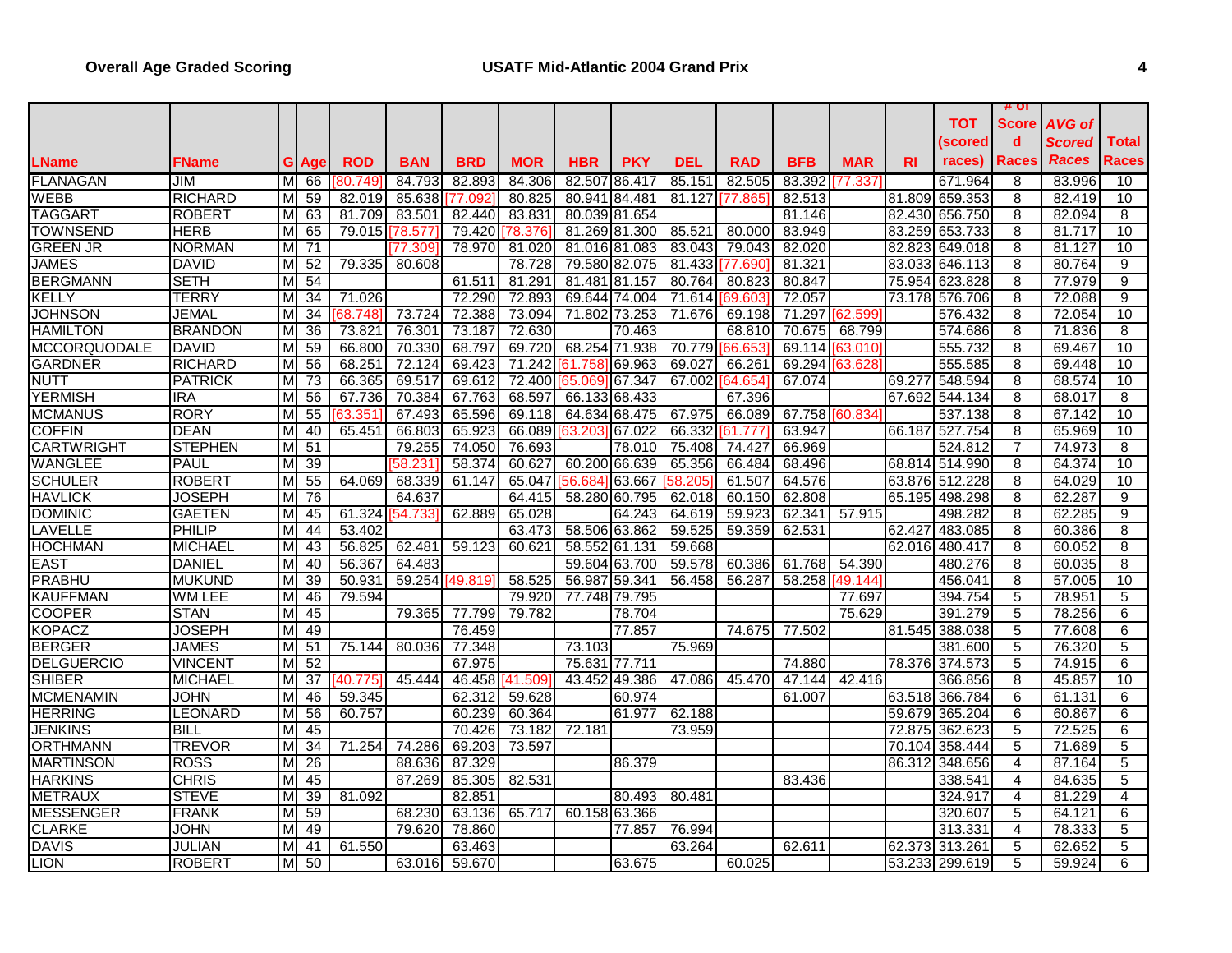| <b>PUFKA</b>      | <b>STEVE</b>       | M | 38 | 58.020 |        | 60.411 | 32.234 | 60.087        |        | 63.409 |        |        |        |        | 274.161        | 5              | 54.832 | 5              |
|-------------------|--------------------|---|----|--------|--------|--------|--------|---------------|--------|--------|--------|--------|--------|--------|----------------|----------------|--------|----------------|
| <b>CLARK</b>      | <b>ROGER</b>       | м | 63 |        | 72.562 | 69.053 | 69.871 | 61.223        |        |        |        |        |        |        | 272.709        | 4              | 68.177 | 5              |
| <b>ISAAC</b>      | <b>PAUL</b>        | м | 40 |        |        | 36.059 | 37.197 | 38.556 37.324 |        | 39.135 | 38.778 |        |        | 40.677 | 267.726        | $\overline{7}$ | 38.247 | 8              |
| <b>MICK</b>       | <b>SEAN</b>        | м | 28 |        | 87.838 |        |        |               |        |        |        | 84.921 | 83.176 |        | 255.935        | 3              | 85.312 | 4              |
| <b>DIEHM</b>      | <b>CHRIS</b>       | м | 39 | 50.614 | 54.990 | 49.515 | 53.298 | 47.406        |        |        |        |        |        |        | 255.823        | 5              | 51.165 | 5              |
| <b>AROMANDO</b>   | <b>WILLIAM</b>     | м | 36 |        |        |        | 64.428 | 64.053        |        |        |        | 64.386 | 56.050 |        | 248.917        | $\overline{4}$ | 62.229 | 5              |
| <b>ELABARGER</b>  | MICHAEL            | м | 31 |        | 83.333 | 80.834 |        |               |        |        |        |        |        | 83.225 | 247.392        | 3              | 82.464 | $\overline{4}$ |
| <b>LANIER</b>     | <b>KAREEM</b>      | M | 31 |        |        |        | 80.100 | 81.344        |        | 77.889 |        |        |        |        | 239.333        | 3              | 79.778 | 4              |
| <b>HINES</b>      | PAUL               | м | 49 | 79.767 |        | 78.611 |        |               |        |        |        |        |        |        | 80.713 239.091 | 3              | 79.697 | 3              |
| <b>JONES</b>      | <b>TIMOTHY</b>     | M | 44 |        | 78.933 | 78.168 |        |               |        |        |        |        | 77.221 |        | 234.322        | 3              | 78.107 | 4              |
| <b>BROWN</b>      | <b>ART</b>         | м | 59 |        |        | 79.324 | 76.750 |               | 77.706 |        |        |        |        |        | 233.780        | 3              | 77.927 | $\overline{4}$ |
| <b>CAMPBELL</b>   | <b>DOUGLAS</b>     | M | 56 |        | 81.076 | 78.216 |        |               |        |        |        |        |        | 68.414 | 227.706        | 3              | 75.902 | 4              |
| <b>ROSATI</b>     | <b>MICKEY</b>      | M | 42 |        |        | 76.229 | 75.966 |               |        |        |        |        | 73.551 |        | 225.746        | 3              | 75.249 | 4              |
| <b>CHELPATY</b>   | <b>ANTHONY</b>     | M | 38 | 48.898 |        |        | 56.803 |               |        | 56.496 |        |        | 57.449 |        | 219.646        | $\overline{4}$ | 54.912 | 4              |
| <b>BENNETT</b>    | <b>ROBERT</b>      | м | 62 |        | 76.809 | 68.248 |        | 73.271        |        |        |        |        |        |        | 218.328        | 3              | 72.776 | $\overline{4}$ |
| <b>BIZAL</b>      | <b>MICHAEL</b>     | M | 43 |        | 72.318 |        |        |               |        |        | 71.571 |        |        |        | 73.103 216.992 | 3              | 72.331 | 4              |
| <b>GARGES</b>     | <b>CHRISTOPHER</b> | M | 29 | 70.408 |        | 74.714 |        |               |        |        |        |        | 70.112 |        | 215.234        | 3              | 71.745 | 3              |
| <b>SCHAFER</b>    | <b>FRANK</b>       | м | 55 |        | 72.913 |        |        |               |        |        |        | 70.147 |        |        | 69.820 212.880 | 3              | 70.960 | 4              |
| <b>CAMPBELL</b>   | <b>THOMAS</b>      | м | 33 |        |        | 71.117 | 69.717 | 71.643        |        |        |        |        |        |        | 212.477        | 3              | 70.826 | $\overline{4}$ |
| <b>MCMAHON</b>    | <b>ROBERT</b>      | м | 44 |        |        | 67.009 |        |               |        |        |        | 70.864 | 64.385 |        | 202.258        | 3              | 67.419 | 4              |
| <b>MAHER</b>      | <b>EDWARD</b>      | M | 50 |        | 69.490 | 67.526 |        |               |        |        |        |        |        | 64.991 | 202.007        | 3              | 67.336 | 4              |
| <b>LEVINE</b>     | <b>FRANK</b>       | M | 89 |        | 65.460 |        | 70.140 |               |        |        |        |        |        |        | 64.622 200.222 | 3              | 66.741 | 4              |
| WEYGANDT          | <b>NEIL</b>        | м | 57 | 66.573 |        | 68.390 |        |               |        |        |        |        | 64.392 |        | 199.355        | 3              | 66.452 | 3              |
| <b>DURKIN</b>     | <b>JAMES</b>       | м | 66 |        | 63.687 |        |        | 61.856        |        |        |        |        |        |        | 67.635 193.178 | 3              | 64.393 | 4              |
| <b>TURCHETTI</b>  | <b>JOE</b>         | M | 34 |        | 66.046 | 61.471 |        |               | 65.555 |        |        |        |        |        | 193.072        | 3              | 64.357 | $\overline{4}$ |
| <b>JOHNSON</b>    | <b>TOM</b>         | м | 47 |        | 56.067 | 67.978 |        |               |        |        | 64.845 |        |        |        | 188.890        | 3              | 62.963 | 4              |
| <b>JAKUBOWSKI</b> | <b>JOHN</b>        | м | 48 |        |        | 63.271 |        |               |        |        |        | 64.501 | 60.861 |        | 188.633        | 3              | 62.878 | $\overline{4}$ |
| <b>HARRIS</b>     | <b>JAMES</b>       | м | 36 |        |        |        | 54.757 |               |        |        | 64.364 | 68.112 |        |        | 187.233        | 3              | 62.411 | $\overline{4}$ |
| <b>WATERFIELD</b> | <b>JOHN</b>        | М | 63 | 54.064 |        | 63.259 |        |               |        |        |        | 67.131 |        |        | 184.454        | 3              | 61.485 | 3              |
| <b>CAMBURN</b>    | <b>CHRIS</b>       | м | 30 |        |        | 61.190 | 61.244 |               |        |        |        |        | 57.411 |        | 179.845        | 3              | 59.948 | 4              |
| <b>SCHWELM</b>    | <b>BOB</b>         | м | 45 |        |        |        |        |               | 87.810 |        |        |        |        |        | 90.019 177.829 | $\overline{2}$ | 88.915 | 3              |
| <b>MCKEEMAN</b>   | <b>MIKE</b>        | м | 28 |        |        |        |        |               | 85.998 |        |        |        |        |        | 88.398 174.396 | 2              | 87.198 | $\overline{3}$ |
| <b>GRUNWALD</b>   | <b>MICHAEL</b>     | M | 38 |        |        | 56.043 |        | 60.415        |        |        |        |        | 57.840 |        | 174.298        | 3              | 58.099 | $\overline{4}$ |
| <b>STALLINGS</b>  | <b>MARK</b>        | M | 24 |        |        |        |        |               |        | 85.517 |        |        |        | 88.337 | 173.854        | $\overline{2}$ | 86.927 | 3              |
| <b>WAGONER</b>    | <b>MATT</b>        | м | 26 |        |        | 86.790 |        |               |        |        |        |        |        |        | 86.604 173.394 | $\overline{2}$ | 86.697 | 3              |
| <b>CALLINAN</b>   | <b>EDWARD</b>      | M | 29 |        |        | 84.916 |        |               |        |        |        |        |        | 87.791 | 172.707        | $\overline{2}$ | 86.354 | 3              |
| <b>CARROLL</b>    | <b>JOHN</b>        | M | 41 |        |        | 85.106 |        | 84.858        |        |        |        |        |        |        | 169.964        | $\overline{c}$ | 84.982 | 3              |
| <b>DIGENNARO</b>  | <b>MICHAEL</b>     | M | 26 |        |        |        |        |               |        | 81.660 |        |        |        |        | 86.662 168.322 | $\overline{2}$ | 84.161 | $\overline{3}$ |
| <b>SARVER</b>     | JOE                | м | 46 | 81.177 |        | 82.108 |        |               |        |        |        |        |        |        | 163.285        | $\overline{2}$ | 81.643 | $\overline{2}$ |
| <b>SMALL</b>      | <b>WALTER</b>      | M | 82 |        | 57.099 |        |        |               | 52.872 |        |        |        |        |        | 52.065 162.036 | 3              | 54.012 | 4              |
| <b>HUGHES</b>     | <b>RYAN</b>        | M | 26 |        | 81.590 |        |        |               |        |        |        | 79.083 |        |        | 160.673        | $\overline{2}$ | 80.337 | 3              |
| <b>REINHART</b>   | <b>RICHARD</b>     | M | 55 | 56.947 |        | 50.595 |        |               |        |        |        |        | 52.983 |        | 160.525        | 3              | 53.508 | 3              |
| <b>PRECOPIO</b>   | <b>MICHAEL</b>     | M | 43 |        |        | 79.204 |        |               |        |        |        |        |        | 80.444 | 159.648        | $\overline{2}$ | 79.824 | 3              |
| <b>HOPPER</b>     | <b>FRANK</b>       | м | 60 | 77.762 | 81.566 |        |        |               |        |        |        |        |        |        | 159.328        | $\overline{2}$ | 79.664 | $\overline{2}$ |
| <b>BARBEE</b>     | <b>KENNETH</b>     | М | 40 |        |        | 79.168 |        |               |        |        |        |        |        |        | 80.036 159.204 | $\overline{2}$ | 79.602 | 3              |
| <b>HOSACK</b>     | <b>EDWARD</b>      | M | 44 |        |        | 76.911 | 78.340 |               |        |        |        |        |        |        | 155.251        | $\overline{2}$ | 77.626 | 3              |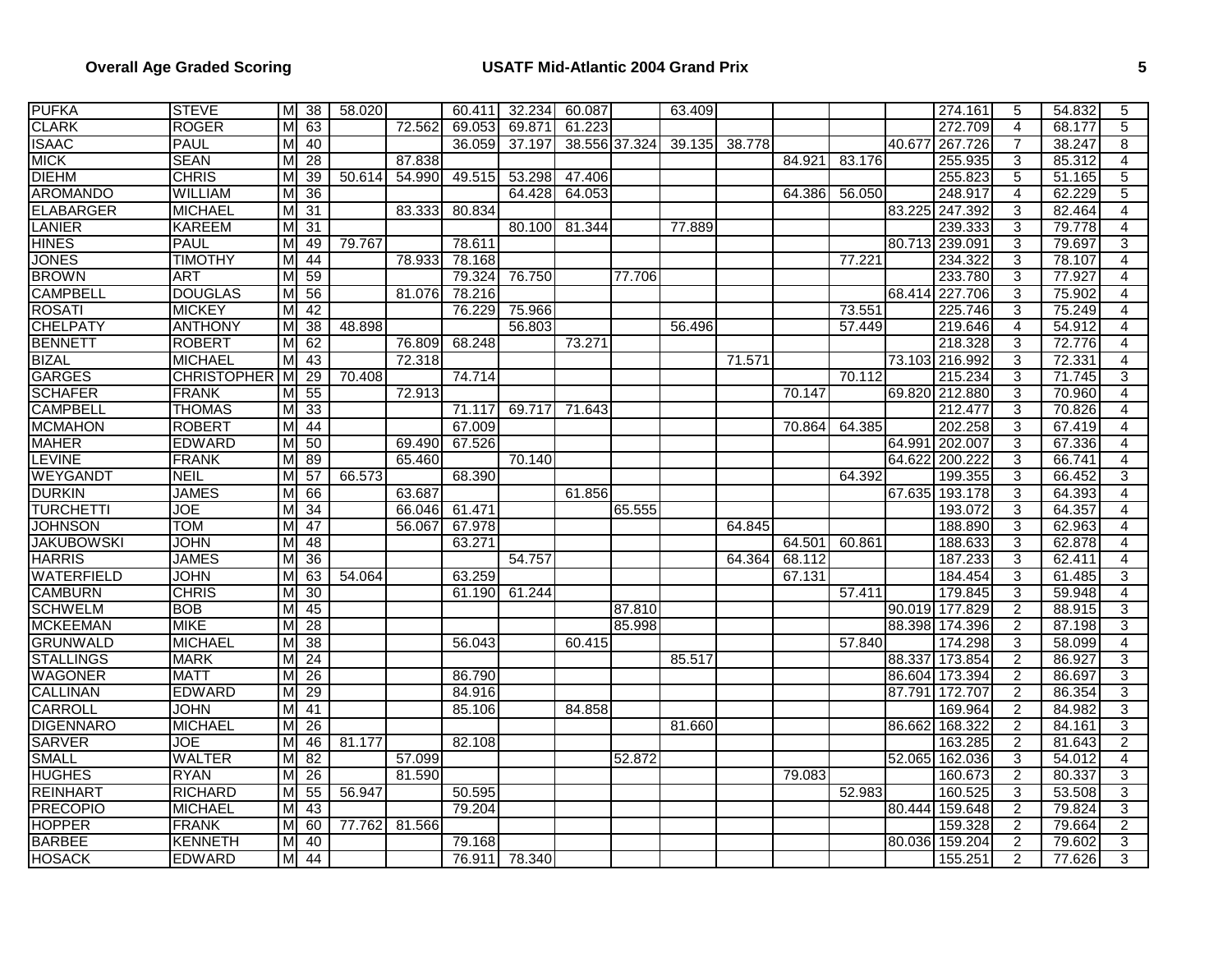| <b>KATZE</b>        | <b>CHUCK</b>   |    | M 44            | 47.915 |        | 52.071 | 54.901 |               |        |        |        |        |        | 154.887        | 3              | 51.629 | 3              |
|---------------------|----------------|----|-----------------|--------|--------|--------|--------|---------------|--------|--------|--------|--------|--------|----------------|----------------|--------|----------------|
| <b>MCKINNEY</b>     | <b>RALPH</b>   | м  | 59              | 52.215 | 45.113 | 57.361 |        |               |        |        |        |        |        | 154.689        | 3              | 51.563 | 3              |
| LANIER              | KYLE           | м  | $\overline{31}$ |        |        |        | 77.201 | 77.385        |        |        |        |        |        | 154.586        | $\overline{c}$ | 77.293 | 3              |
| <b>DIMMIG</b>       | <b>DEAN</b>    | M  | 41              | 77.864 |        | 75.309 |        |               |        |        |        |        |        | 153.173        | $\overline{2}$ | 76.587 | $\overline{2}$ |
| <b>MULLEN</b>       | <b>NACE</b>    | M  | 47              |        |        | 77.133 |        |               |        |        |        |        | 74.591 | 151.724        | $\overline{c}$ | 75.862 | 3              |
| <b>GOULD</b>        | <b>BRIAN</b>   | м  | 25              |        |        | 79.607 |        |               |        |        |        |        |        | 72.032 151.639 | $\overline{2}$ | 75.820 | $\overline{3}$ |
| <b>TIBBETTS</b>     | <b>CHAD</b>    | м  | 30              |        |        |        |        |               | 74.641 |        |        |        |        | 75.250 149.891 | $\overline{2}$ | 74.946 | $\overline{3}$ |
| <b>HOLZER</b>       | <b>SIDNEY</b>  | M  | 48              |        |        |        | 73.974 |               |        | 75.267 |        |        |        | 149.241        | 2              | 74.621 | $\overline{3}$ |
| <b>ALDERFER</b>     | <b>TODD</b>    | M  | 38              | 73.205 |        |        |        |               |        |        |        |        |        | 75.499 148.704 | $\overline{2}$ | 74.352 | $\overline{2}$ |
| <b>GILBERT</b>      | <b>BRUCE</b>   | м  | 68              |        | 76.985 |        |        |               |        |        | 70.576 |        |        | 147.561        | $\overline{c}$ | 73.781 | 3              |
| <b>MCGURRIN</b>     | MICHAEL        | м  | 44              |        |        | 72.959 | 73.572 |               |        |        |        |        |        | 146.531        | $\overline{c}$ | 73.266 | $\overline{3}$ |
| <b>KAMPF</b>        | <b>BILL</b>    | М  | 46              |        |        | 72.040 |        | 72.847        |        |        |        |        |        | 144.887        | $\overline{c}$ | 72.444 | 3              |
| <b>SHEEHAN</b>      | <b>TIM</b>     | M  | 51              |        |        | 72.965 |        |               |        |        |        | 71.657 |        | 144.622        | $\overline{2}$ | 72.311 | $\overline{3}$ |
| <b>RENNINGER</b>    | <b>DUANE</b>   | М  | 35              |        |        | 73.300 |        |               |        |        |        |        | 70.842 | 144.142        | $\overline{2}$ | 72.071 | 3              |
| <b>BERGER</b>       | <b>DAVID</b>   | м  | 26              |        | 72.155 | 71.536 |        |               |        |        |        |        |        | 143.691        | $\overline{2}$ | 71.846 | $\overline{3}$ |
| <b>HUEY</b>         | <b>ROBERT</b>  | М  | 49              | 73.105 |        |        |        |               |        |        |        | 68.280 |        | 141.385        | $\overline{2}$ | 70.693 | $\overline{2}$ |
| <b>MATTHEWS</b>     | <b>KEVIN</b>   | M  | 40              | 66.308 | 74.817 |        |        |               |        |        |        |        |        | 141.125        | $\overline{2}$ | 70.563 | $\overline{2}$ |
| <b>POMPONIO</b>     | <b>NICK</b>    | м  | 52              | 71.289 |        |        |        |               |        |        |        | 67.796 |        | 139.085        | $\overline{c}$ | 69.543 | $\overline{2}$ |
| <b>BLYN</b>         | <b>GEORGE</b>  | м  | 84              |        | 48.064 | 45.511 | 44.763 |               |        |        |        |        |        | 138.338        | $\overline{3}$ | 46.113 | $\overline{4}$ |
| <b>CARNES</b>       | <b>MIKE</b>    | м  | 33              |        |        |        |        | 67.583 69.519 |        |        |        |        |        | 137.102        | 2              | 68.551 | 3              |
| <b>FEELEY</b>       | <b>BRIAN</b>   | М  | 52              | 46.193 |        | 44.836 |        |               |        | 45.916 |        |        |        | 136.945        | 3              | 45.648 | $\overline{3}$ |
| <b>BURZYNSKI</b>    | <b>JOE</b>     | м  | 51              | 67.762 |        | 69.162 |        |               |        |        |        |        |        | 136.924        | $\overline{2}$ | 68.462 | $\overline{2}$ |
| <b>EVINSKI</b>      | <b>GEORGE</b>  | м  | 68              | 68.577 |        | 68.104 |        |               |        |        |        |        |        | 136.681        | $\overline{2}$ | 68.341 | $\overline{2}$ |
| <b>KUNZ</b>         | <b>BRIAN</b>   | М  | 54              | 66.560 |        |        |        |               |        |        | 69.818 |        |        | 136.378        | $\overline{2}$ | 68.189 | $\overline{2}$ |
| <b>SEMANYK</b>      | <b>ANDREW</b>  | M  | 33              |        |        | 69.491 |        |               |        |        |        | 66.140 |        | 135.631        | $\overline{2}$ | 67.816 | 3              |
| <b>SCHRIFTMAN</b>   | <b>ROSS</b>    | M  | 51              |        |        | 68.154 |        |               |        |        |        | 66.782 |        | 134.936        | $\overline{2}$ | 67.468 | $\overline{3}$ |
| <b>KEENYA</b>       | <b>SEITO</b>   | м  | 54              |        |        |        |        |               |        | 77.182 |        | 57.575 |        | 134.757        | $\overline{2}$ | 67.379 | $\overline{3}$ |
| <b>DRUMMOND</b>     | <b>MARK</b>    | м  | 29              |        | 66.496 | 67.765 |        |               |        |        |        |        |        | 134.261        | 2              | 67.131 | 3              |
| <b>MACKENZIE</b>    | <b>JOHN</b>    |    | 50              | 67.726 |        |        |        |               |        |        |        | 65.722 |        | 133.448        | $\overline{c}$ | 66.724 | $\overline{2}$ |
| <b>WRIGHT</b>       | KEITH          | М  | 46              | 63.672 |        | 68.230 |        |               |        |        |        |        |        | 131.902        | $\overline{2}$ | 65.951 | $\overline{2}$ |
| <b>CALDWELL</b>     | <b>JEFFREY</b> | м  | 47              |        | 64.622 |        | 65.431 |               |        |        |        |        |        | 130.053        | $\overline{2}$ | 65.027 | 3              |
| <b>MITINGER</b>     | <b>EDWARD</b>  | M  | 42              |        |        | 64.429 |        |               |        |        |        | 63.323 |        | 127.752        | $\overline{2}$ | 63.876 | $\overline{3}$ |
| <b>FARREN</b>       | <b>DAVID</b>   | M  | 40              | 70.764 |        |        |        |               |        |        |        | 56.230 |        | 126.994        | $\overline{2}$ | 63.497 | $\overline{2}$ |
| <b>MAGARA</b>       | <b>STEVE</b>   | м  | 40              |        |        | 65.442 |        |               |        |        |        | 57.175 |        | 122.617        | $\overline{2}$ | 61.309 | 3              |
| <b>RICHMAN</b>      | <b>STEPHEN</b> | м  | 60              |        |        | 61.618 |        |               |        |        |        | 60.263 |        | 121.881        | $\overline{2}$ | 60.941 | $\overline{3}$ |
| <b>GORDON</b>       | <b>DANIEL</b>  | м  | 53              |        |        | 56.477 | 64.553 |               |        |        |        |        |        | 121.030        | $\overline{2}$ | 60.515 | $\overline{3}$ |
| <b>BALL</b>         | WILL           | М  | 42              |        |        | 55.959 |        |               | 62.904 |        |        |        |        | 118.863        | $\overline{c}$ | 59.432 | 3              |
| <b>SCHULTZ</b>      | <b>JOHN</b>    | M  | 71              | 54.781 |        | 63.928 |        |               |        |        |        |        |        | 118.709        | $\overline{2}$ | 59.355 | $\overline{2}$ |
| <b>KOSTENBAUDER</b> | <b>JOHN</b>    | м  | 49              |        |        | 60.930 |        |               |        |        |        | 55.695 |        | 116.625        | $\overline{2}$ | 58.313 | $\overline{3}$ |
| ALEXANDER           | <b>NORMAN</b>  | M  | 49              | 55.573 |        | 60.344 |        |               |        |        |        |        |        | 115.917        | $\overline{c}$ | 57.959 | $\overline{2}$ |
| <b>MONAGHAN</b>     | <b>PETER</b>   | м  | 48              |        |        | 57.289 |        |               |        | 58.374 |        |        |        | 115.663        | $\overline{2}$ | 57.832 | 3              |
| <b>HAYDEN</b>       | <b>DWIGHT</b>  | M  | 55              |        |        | 56.931 |        |               |        |        |        |        |        | 57.607 114.538 | $\overline{c}$ | 57.269 | 3              |
| <b>JANAS</b>        | <b>FRANK</b>   | МΙ | 51              |        |        | 54.955 |        |               |        |        |        | 57.306 |        | 112.261        | $\overline{2}$ | 56.131 | 3              |
| <b>MADWAY</b>       | <b>DAVID</b>   | M  | 50              | 65.651 |        | 46.042 |        |               |        |        |        |        |        | 111.693        | $\overline{c}$ | 55.847 | $\overline{2}$ |
| <b>BILLSTEIN</b>    | <b>DALE</b>    | м  | 53              |        |        | 60.954 |        |               |        |        |        | 49.816 |        | 110.770        | 2              | 55.385 | 3              |
| <b>HERMAN</b>       | <b>GERALD</b>  | M  | 60              | 51.439 |        |        |        |               |        |        |        |        |        | 56.637 108.076 | $\overline{c}$ | 54.038 | $\overline{2}$ |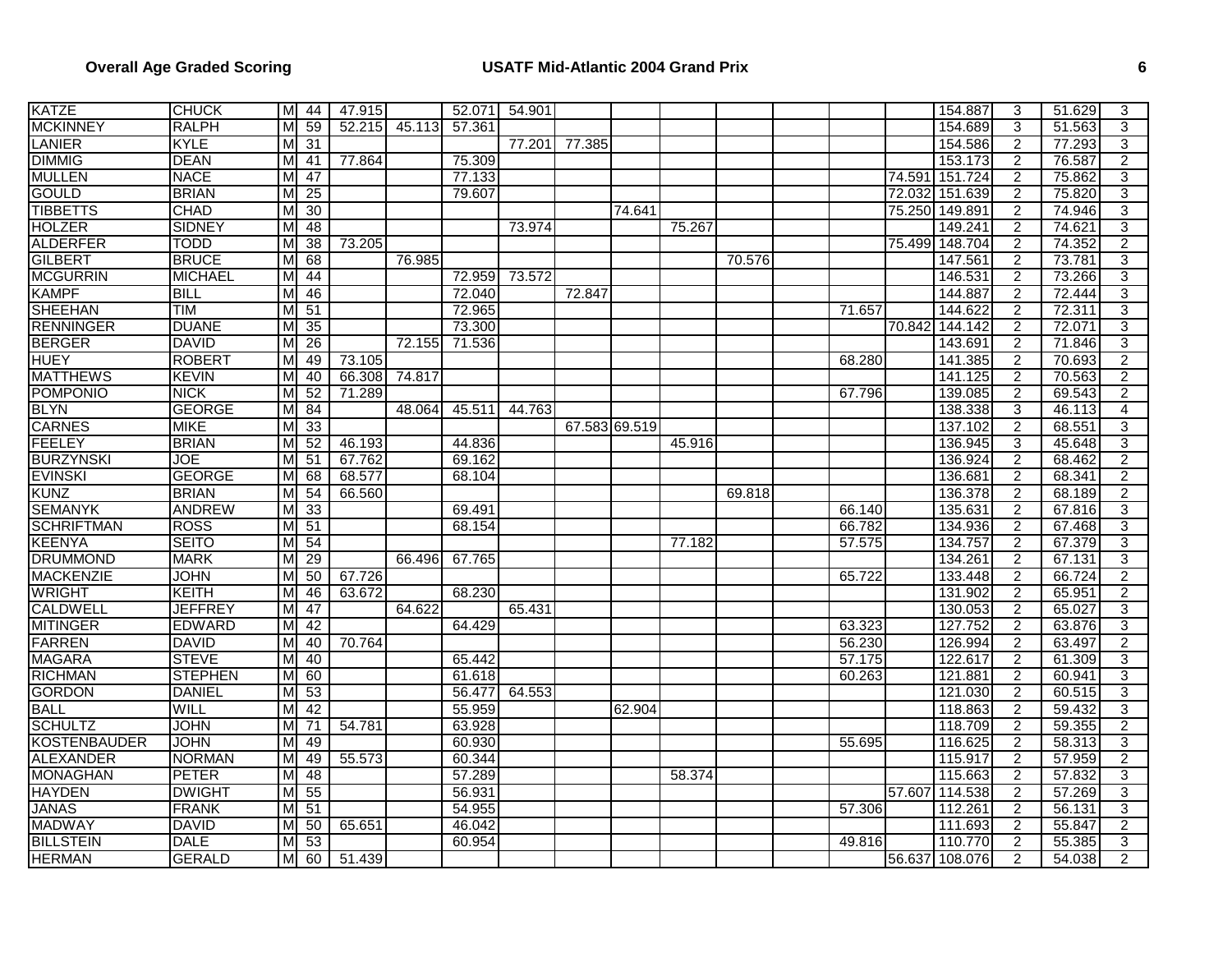| <b>MOSKOVITZ</b>  | <b>JACK</b>      |    | M 63            |        |        | 51.048 |        |        |        | 56.194 |        |        | 107.242 | 2              | 53.621 | 3              |
|-------------------|------------------|----|-----------------|--------|--------|--------|--------|--------|--------|--------|--------|--------|---------|----------------|--------|----------------|
| <b>KELLY</b>      | <b>C MICHAEL</b> | мI | 59              |        |        |        |        |        | 51.923 |        | 47.883 |        | 99.806  | $\overline{2}$ | 49.903 | 3              |
| <b>LYON</b>       | <b>JONATHAN</b>  | мі | 29              |        | 52.455 | 46.064 |        |        |        |        |        |        | 98.519  | $\overline{2}$ | 49.260 | 3              |
| <b>MOGAKA</b>     | <b>RONALD</b>    | M  | $\overline{26}$ |        |        |        |        | 90.463 |        |        |        |        | 90.463  | $\mathbf{1}$   | 90.463 | $\overline{2}$ |
| <b>MAHON</b>      | <b>TERRENCE</b>  | M  | 33              |        |        | 88.076 |        |        |        |        |        |        | 88.076  | $\mathbf{1}$   | 88.076 | $\overline{2}$ |
| <b>HAXTON</b>     | <b>TOM</b>       | M  | 23              |        |        |        |        |        |        |        |        | 87.312 | 87.312  | $\mathbf{1}$   | 87.312 | $\overline{2}$ |
| <b>BIELECKI</b>   | <b>GREG</b>      | М  | 23              |        | 86.570 |        |        |        |        |        |        |        | 86.570  |                | 86.570 | $\overline{2}$ |
| <b>RAINFORD</b>   | <b>TRAVON</b>    | M  | 16              |        |        |        |        |        |        |        |        | 86.160 | 86.160  | 1              | 86.160 | $\overline{2}$ |
| <b>POERNER</b>    | <b>BRYAN</b>     | м  | 28              |        |        |        |        |        |        |        |        | 85.964 | 85.964  | $\mathbf{1}$   | 85.964 | $\overline{2}$ |
| <b>SHIELDS</b>    | <b>CHUCK</b>     | м  | 45              |        |        |        |        |        |        |        |        | 85.953 | 85.953  | $\mathbf{1}$   | 85.953 | $\overline{2}$ |
| <b>ADAMSON</b>    | <b>DERICK</b>    | м  | 45              |        | 85.513 |        |        |        |        |        |        |        | 85.513  | 1              | 85.513 | $\overline{2}$ |
| <b>SANDERCOCK</b> | <b>MATTHEW</b>   | м  | $\overline{35}$ |        |        | 85.431 |        |        |        |        |        |        | 85.431  | 1              | 85.431 | $\overline{2}$ |
| <b>BYRNE</b>      | <b>MATTHEW</b>   | M  | 29              |        |        | 85.186 |        |        |        |        |        |        | 85.186  | $\mathbf{1}$   | 85.186 | $\overline{2}$ |
| <b>HEINZE</b>     | <b>JUSTIN</b>    | M  | 17              |        | 85.152 |        |        |        |        |        |        |        | 85.152  | $\mathbf{1}$   | 85.152 | $\overline{2}$ |
| <b>SHAKLEE</b>    | <b>STEVE</b>     | M  | 48              |        |        |        |        |        |        | 83.894 |        |        | 83.894  |                | 83.894 | $\overline{2}$ |
| <b>CAULLER</b>    | <b>GREGORY</b>   | MI | 45              |        |        |        |        |        | 83.624 |        |        |        | 83.624  | $\mathbf{1}$   | 83.624 | $\overline{2}$ |
| <b>MARCINI</b>    | <b>MATT</b>      | M  | 27              |        |        | 83.380 |        |        |        |        |        |        | 83.380  | $\mathbf{1}$   | 83.380 | $\overline{2}$ |
| <b>LAMOUR</b>     | <b>HAROLD</b>    | M  | 12              |        |        |        |        |        |        |        |        | 82.918 | 82.918  | 1              | 82.918 | $\overline{2}$ |
| <b>HAGLUND</b>    | JB               | M  | 26              |        |        |        |        |        |        |        |        | 82.368 | 82.368  | 1              | 82.368 | $\overline{2}$ |
| <b>CALLINAN</b>   | <b>TIMOTHY</b>   | м  | 25              |        |        |        |        |        |        | 81.713 |        |        | 81.713  | $\mathbf{1}$   | 81.713 | $\overline{2}$ |
| <b>JERMYN</b>     | TOM              | M  | 41              |        | 81.244 |        |        |        |        |        |        |        | 81.244  | 1              | 81.244 | 2              |
| <b>SCYTHES</b>    | <b>MICHAEL</b>   | M  | 46              |        |        |        |        | 81.175 |        |        |        |        | 81.175  | $\mathbf{1}$   | 81.175 | $\overline{2}$ |
| <b>FRAWLEY</b>    | <b>WILLIAM</b>   | M  | 34              |        |        | 81.055 |        |        |        |        |        |        | 81.055  |                | 81.055 | $\overline{2}$ |
| <b>DRISCOLL</b>   | <b>BRIAN</b>     | M  | 45              | 80.760 |        |        |        |        |        |        |        |        | 80.760  | $\mathbf{1}$   | 80.760 | $\mathbf{1}$   |
| <b>RICHARDSON</b> | <b>TERRELL</b>   | M  | 11              |        |        |        |        |        |        |        |        | 80.153 | 80.153  | $\mathbf{1}$   | 80.153 | $\overline{2}$ |
| <b>STUMP</b>      | JESSE            | M  | 21              |        |        |        |        |        |        | 79.874 |        |        | 79.874  | 1              | 79.874 | $\overline{2}$ |
| <b>HENDERSON</b>  | <b>RICHARD</b>   |    | M <sub>52</sub> |        |        |        |        |        |        | 78.571 |        |        | 78.571  | 1              | 78.571 | $\overline{2}$ |
| <b>REYNOLDS</b>   | <b>ROBERT</b>    | M  | 47              |        |        | 78.409 |        |        |        |        |        |        | 78.409  | $\mathbf{1}$   | 78.409 | $\overline{2}$ |
| <b>PRINCE</b>     | <b>ADAM</b>      | M  | 40              |        | 77.958 |        |        |        |        |        |        |        | 77.958  | 1              | 77.958 | 2              |
| <b>HEWITT</b>     | <b>ROBERT</b>    | MI | 24              |        |        |        |        |        |        |        |        | 77.295 | 77.295  | 1              | 77.295 | 2              |
| <b>GROSS</b>      | <b>MICHAEL</b>   | M  | $\overline{37}$ |        |        |        |        |        |        |        | 76.115 |        | 76.115  | $\mathbf{1}$   | 76.115 | $\overline{2}$ |
| <b>THOMAS</b>     | <b>DAVID</b>     | M  | 46              |        |        | 75.905 |        |        |        |        |        |        | 75.905  | 1              | 75.905 | $\overline{2}$ |
| <b>COX</b>        | LEE              | M  | 34              |        |        | 75.176 |        |        |        |        |        |        | 75.176  | $\mathbf{1}$   | 75.176 | $\overline{2}$ |
| <b>MELLISH</b>    | <b>DENNIS</b>    | мі | 53              |        |        | 74.734 |        |        |        |        |        |        | 74.734  | 1              | 74.734 | $\overline{2}$ |
| <b>WRIGHT</b>     | <b>RICHARD</b>   | M  | 36              |        | 73.881 |        |        |        |        |        |        |        | 73.881  | $\mathbf{1}$   | 73.881 | $\overline{2}$ |
| <b>HOBAN</b>      | <b>RICHARD</b>   | MI | 73              |        |        | 73.767 |        |        |        |        |        |        | 73.767  | $\mathbf{1}$   | 73.767 | $\overline{2}$ |
| <b>IRVAN</b>      | <b>JOSH</b>      | M  | 33              |        |        | 73.482 |        |        |        |        |        |        | 73.482  | $\mathbf{1}$   | 73.482 | $\overline{2}$ |
| <b>GOLDCAMP</b>   | <b>FRANK</b>     | M  | 55              |        |        | 73.368 |        |        |        |        |        |        | 73.368  | 1              | 73.368 | $\overline{2}$ |
| <b>MERTZ</b>      | <b>CHRIS</b>     | M  | 32              |        |        |        |        | 72.605 |        |        |        |        | 72.605  | $\mathbf{1}$   | 72.605 | $\overline{2}$ |
| <b>BERGER</b>     | <b>JEFFREY</b>   | M  | 43              |        |        |        |        |        |        | 72.521 |        |        | 72.521  | $\mathbf{1}$   | 72.521 | $\overline{2}$ |
| <b>SHEA</b>       | <b>JOHN</b>      | M  | 41              |        |        |        |        |        |        |        | 72.341 |        | 72.341  | $\mathbf{1}$   | 72.341 | $\overline{2}$ |
| <b>CARR</b>       | <b>BRYAN</b>     | м  | 42              |        |        | 72.155 |        |        |        |        |        |        | 72.155  | 1              | 72.155 | $\overline{2}$ |
| <b>FERRANTE</b>   | <b>ROBERT</b>    | MI | 39              |        |        |        |        |        |        |        | 71.923 |        | 71.923  | $\mathbf{1}$   | 71.923 | $\overline{2}$ |
| <b>HOLZER</b>     | <b>DALE</b>      | M  | 13              |        |        |        | 71.800 |        |        |        |        |        | 71.800  | $\mathbf{1}$   | 71.800 | 2              |
| <b>DOUGLAS</b>    | <b>EDWARD</b>    | MI | $\overline{25}$ |        | 71.625 |        |        |        |        |        |        |        | 71.625  | 1              | 71.625 | $\overline{2}$ |
| <b>GALOSI</b>     | <b>ERIC</b>      | M  | 37              |        |        |        |        |        |        |        | 70.941 |        | 70.941  | 1              | 70.941 | 2              |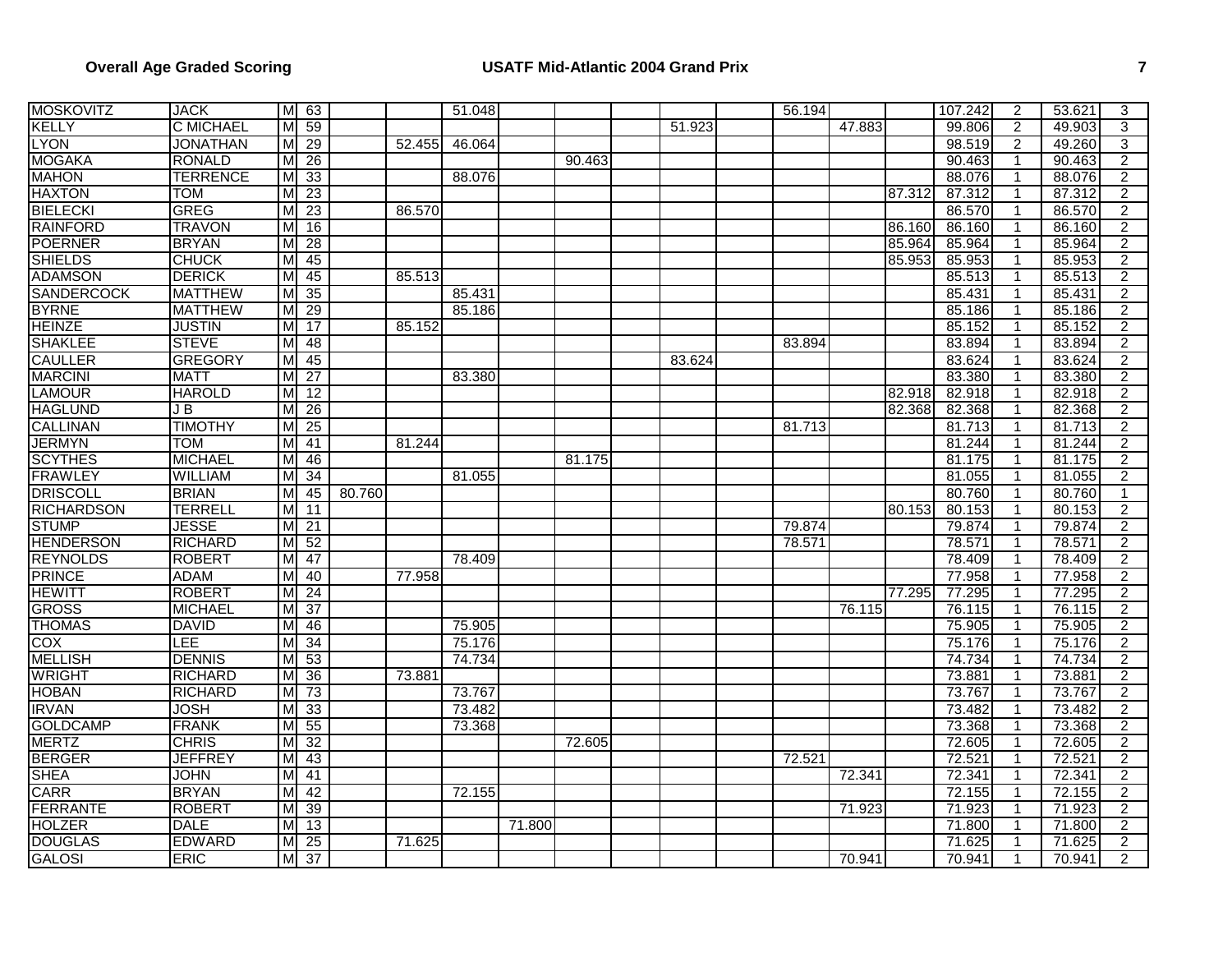## **Overall Age Graded Scoring USATF Mid-Atlantic 2004 Grand Prix 8**

| <b>BIGGIN</b>      | <b>HUGH</b>        |                         | M 48            |        |        | 70.868 |        |        |        |        |        |        | 70.868 | -1             | 70.868 | $\overline{2}$ |
|--------------------|--------------------|-------------------------|-----------------|--------|--------|--------|--------|--------|--------|--------|--------|--------|--------|----------------|--------|----------------|
| <b>HEPPARD</b>     | <b>JEFFREY</b>     | мI                      | 51              |        | 70.784 |        |        |        |        |        |        |        | 70.784 | -1             | 70.784 | $\overline{2}$ |
| <b>PATTON</b>      | <b>RUSS</b>        | M                       | 49              |        |        |        |        |        | 70.049 |        |        |        | 70.049 | $\overline{1}$ | 70.049 | $\overline{2}$ |
| <b>MENESES</b>     | <b>PATRICIO</b>    | M                       | 35              |        |        | 69.581 |        |        |        |        |        |        | 69.581 | $\mathbf{1}$   | 69.581 | $\overline{2}$ |
| <b>ST ONGE</b>     | <b>JUSTIN</b>      | M                       | 15              |        |        |        |        |        |        | 69.529 |        |        | 69.529 | $\overline{1}$ | 69.529 | $\overline{2}$ |
| <b>JACKSON</b>     | <b>GEORGE</b>      | M                       | 71              |        | 69.010 |        |        |        |        |        |        |        | 69.010 | $\overline{1}$ | 69.010 | $\overline{2}$ |
| <b>ECONOMIDIS</b>  | <b>NICHOLAS</b>    | M                       | 40              |        |        | 68.933 |        |        |        |        |        |        | 68.933 |                | 68.933 | $\overline{2}$ |
| <b>SULLIVAN</b>    | <b>JEREMY</b>      | M                       | $\overline{25}$ |        |        | 68.811 |        |        |        |        |        |        | 68.811 | -1             | 68.811 | $\overline{2}$ |
| <b>MCKEEVER</b>    | <b>CHRIS</b>       | M                       | 44              |        |        | 68.744 |        |        |        |        |        |        | 68.744 | $\mathbf{1}$   | 68.744 | $\overline{2}$ |
| <b>VENDITTI</b>    | <b>JOSEPH</b>      | мI                      | 44              |        |        | 68.465 |        |        |        |        |        |        | 68.465 | $\mathbf 1$    | 68.465 | $\overline{2}$ |
| <b>LANDRY</b>      | <b>ANDREW</b>      | M                       | 33              | 68.364 |        |        |        |        |        |        |        |        | 68.364 | 1              | 68.364 | $\mathbf{1}$   |
| <b>CONOVER</b>     | <b>CRAIG</b>       | м                       | 54              | 68.235 |        |        |        |        |        |        |        |        | 68.235 | -1             | 68.235 | $\mathbf{1}$   |
| <b>HOLZER</b>      | <b>ZACHARY</b>     | M                       | 15              |        |        |        | 67.788 |        |        |        |        |        | 67.788 | $\overline{1}$ | 67.788 | $\overline{2}$ |
| <b>YUNKER</b>      | <b>TOM</b>         | M                       | 46              |        |        |        |        |        |        |        | 67.181 |        | 67.181 | $\mathbf{1}$   | 67.181 | $\overline{2}$ |
| <b>BOUCHER</b>     | <b>NORMAND</b>     | M                       | 54              | 67.174 |        |        |        |        |        |        |        |        | 67.174 |                | 67.174 | $\mathbf{1}$   |
| <b>DRISSEL</b>     | <b>CHRIS</b>       | мI                      | 19              |        |        |        | 67.000 |        |        |        |        |        | 67.000 | $\mathbf{1}$   | 67.000 | $\overline{2}$ |
| <b>STANFILL</b>    | <b>ROBERT</b>      | M                       | 52              |        |        |        |        |        |        |        | 66.703 |        | 66.703 | $\mathbf{1}$   | 66.703 | $\overline{2}$ |
| <b>GALINTA</b>     | RICK               | мI                      | 75              |        |        | 66.397 |        |        |        |        |        |        | 66.397 | $\mathbf{1}$   | 66.397 | $\overline{2}$ |
| <b>DIGIACOMO</b>   | <b>RICHARD</b>     | M                       | 18              |        |        |        |        |        |        |        |        | 65.671 | 65.671 | 1              | 65.671 | $\overline{2}$ |
| <b>CHAN</b>        | ED                 | M                       | $\overline{37}$ |        |        |        |        |        |        |        | 65.458 |        | 65.458 | $\mathbf 1$    | 65.458 | $\overline{2}$ |
| <b>MCINTOSH</b>    | <b>VINCE</b>       | M                       | 50              | 65.309 |        |        |        |        |        |        |        |        | 65.309 | $\overline{1}$ | 65.309 | $\mathbf{1}$   |
| <b>PLATT</b>       | <b>STEPHEN</b>     | M                       | 50              |        | 63.331 |        |        |        |        |        |        |        | 63.331 | $\mathbf{1}$   | 63.331 | $\overline{2}$ |
| <b>MASTASCUSA</b>  | <b>MARTIN</b>      | M                       | 41              |        |        | 62.921 |        |        |        |        |        |        | 62.921 |                | 62.921 | $\overline{2}$ |
| <b>MONAGLE</b>     | <b>DONALD</b>      | M                       | $\overline{73}$ | 62.495 |        |        |        |        |        |        |        |        | 62.495 | -1             | 62.495 | $\mathbf{1}$   |
| <b>BELLWOAR</b>    | <b>VINCENT</b>     | M                       | 41              |        |        |        |        |        |        |        | 62.074 |        | 62.074 | $\mathbf{1}$   | 62.074 | $\overline{2}$ |
| LANG               | <b>GLENN</b>       | мI                      | 49              |        |        |        |        |        |        |        | 61.727 |        | 61.727 | $\mathbf 1$    | 61.727 | $\overline{2}$ |
| KELLER             | <b>ANTHONY</b>     | M                       | 45              |        |        | 61.250 |        |        |        |        |        |        | 61.250 | 1              | 61.250 | $\overline{2}$ |
| <b>FIGLIO</b>      | <b>TOM</b>         | M                       | 54              |        |        | 61.197 |        |        |        |        |        |        | 61.197 | $\mathbf 1$    | 61.197 | $\overline{2}$ |
| <b>CHURCHVILLE</b> | <b>ERNEST</b>      | M                       | 28              |        |        | 61.134 |        |        |        |        |        |        | 61.134 | $\mathbf{1}$   | 61.134 | $\overline{2}$ |
| <b>BOOTH</b>       | <b>MATTHEW</b>     | M                       | $\overline{32}$ |        |        | 60.981 |        |        |        |        |        |        | 60.981 | $\mathbf 1$    | 60.981 | $\overline{2}$ |
| <b>MEGARIOTIS</b>  | <b>ALEX</b>        | $\overline{M}$          | 42              |        |        |        |        |        |        | 60.925 |        |        | 60.925 |                | 60.925 | $\overline{2}$ |
| <b>CLARKE</b>      | <b>STEPHEN</b>     | MI                      | $\overline{45}$ |        |        | 60.519 |        |        |        |        |        |        | 60.519 | $\mathbf 1$    | 60.519 | $\overline{2}$ |
| <b>MAGUIRE</b>     | <b>MATT</b>        | $\overline{M}$          | 43              |        |        | 59.719 |        |        |        |        |        |        | 59.719 | $\mathbf{1}$   | 59.719 | $\overline{2}$ |
| <b>GROSSMAN</b>    | CARL               | $\overline{\mathsf{M}}$ | 57              |        |        | 59.274 |        |        |        |        |        |        | 59.274 | $\mathbf{1}$   | 59.274 | $\overline{2}$ |
| <b>PULEO</b>       | JOE                | M                       | 37              |        |        | 58.754 |        |        |        |        |        |        | 58.754 | 1              | 58.754 | $\overline{2}$ |
| <b>BARTINE IV</b>  | <b>O HUNT</b>      | M                       | $\overline{52}$ |        |        |        |        |        |        |        | 58.500 |        | 58.500 | $\mathbf 1$    | 58.500 | $\overline{2}$ |
| <b>SIMONSON</b>    | <b>BERYL</b>       | M                       | 55              |        |        | 58.248 |        |        |        |        |        |        | 58.248 | $\mathbf{1}$   | 58.248 | $\overline{2}$ |
| <b>STARR</b>       | <b>JACK</b>        | M                       | 75              |        |        | 58.174 |        |        |        |        |        |        | 58.174 | $\overline{1}$ | 58.174 | $\overline{2}$ |
| <b>RODIO</b>       | <b>JOSEPH</b>      | м                       | 43              |        | 57.536 |        |        |        |        |        |        |        | 57.536 | 1              | 57.536 | $\overline{2}$ |
| <b>SPINA</b>       | LOUIS              | M                       | 74              |        |        | 56.496 |        |        |        |        |        |        | 56.496 | $\mathbf{1}$   | 56.496 | $\overline{2}$ |
| <b>EINHAUS</b>     | <b>EDWARD</b>      | мΙ                      | 51              |        |        |        |        | 56.395 |        |        |        |        | 56.395 | $\mathbf{1}$   | 56.395 | $\overline{2}$ |
| <b>WEATHEBE</b>    | KEVIN              | мI                      | 18              |        |        | 56.026 |        |        |        |        |        |        | 56.026 | $\mathbf{1}$   | 56.026 | $\overline{2}$ |
| <b>MORRIS</b>      | <b>GEORGE</b>      | мΙ                      | 70              |        | 55.337 |        |        |        |        |        |        |        | 55.337 | 1              | 55.337 | $\overline{2}$ |
| <b>THOMPSON</b>    | <b>CHRISTOPHER</b> | M                       | 39              |        |        | 54.855 |        |        |        |        |        |        | 54.855 | $\mathbf{1}$   | 54.855 | $\overline{2}$ |
| LATZA              | <b>RANDY</b>       | мI                      | 29              |        |        |        |        |        |        |        | 52.608 |        | 52.608 | 1              | 52.608 | $\overline{2}$ |
| <b>CROZIER</b>     | <b>DARREN</b>      | M                       | 37              | 51.220 |        |        |        |        |        |        |        |        | 51.220 | $\overline{1}$ | 51.220 | $\mathbf{1}$   |